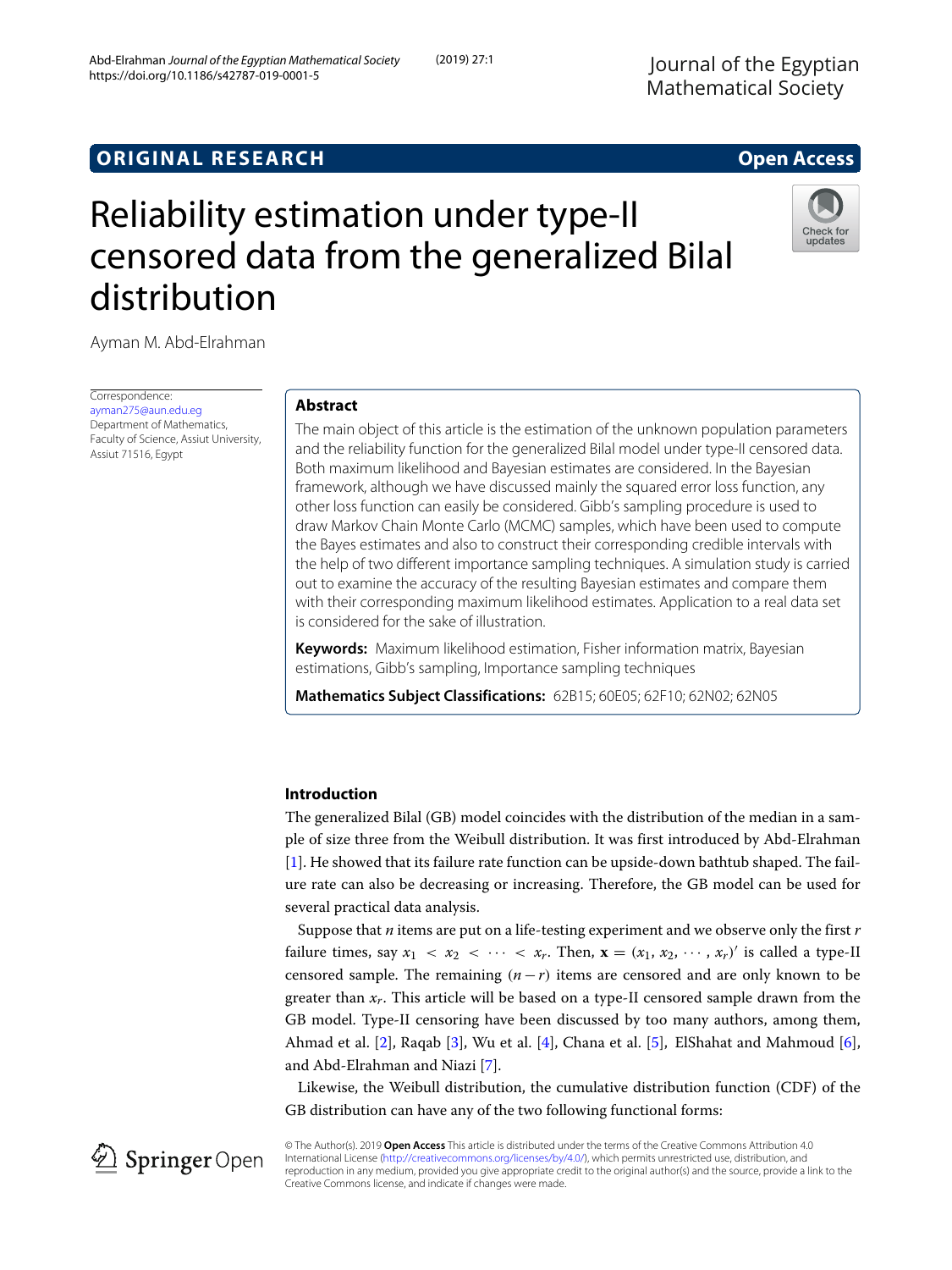<span id="page-1-0"></span>
$$
F_X(x; \beta, \lambda) = 1 - e^{-2\beta x^{\lambda}} \left(3 - 2e^{-\beta x^{\lambda}}\right),
$$
  
\n
$$
x > 0, (\beta, \lambda > 0),
$$
  
\n
$$
F_X(x; \theta, \lambda) = 1 - e^{-2(x/\theta)^{\lambda}} \left(3 - 2e^{-(x/\theta)^{\lambda}}\right),
$$
  
\n
$$
x > 0, (\theta, \lambda > 0).
$$
\n(2)

It is well known that, based on the maximum likelihood (ML) method, the results of any statistical inference that may be obtained by using one of these two forms is applied to the other functional form. This is true by using some re-parametrization techniques together with the *invariance property* of the ML estimators, see, e.g., Dekking et al. [\[8\]](#page-14-7). In this article, formula [\(1\)](#page-1-0) is used as the CDF of the GB distribution. The corresponding probability density function (PDF) and reliability function are, respectively, given by:

<span id="page-1-2"></span>
$$
f_X(x; \beta, \lambda) = 6 \beta \lambda x^{\lambda - 1} e^{-2\beta x^{\lambda}} \left( 1 - e^{-\beta x^{\lambda}} \right),
$$
  

$$
x > 0, (\beta, \lambda > 0)
$$
 (3)

and

<span id="page-1-4"></span>
$$
s(t) = e^{-2\beta t^{\lambda}} \left( 3 - 2e^{-\beta t^{\lambda}} \right).
$$
 (4)

The *q*th quantile, *xq*, is an important quantity, especially for generating random variates using the inverse transformation method. In view of [\(1\)](#page-1-0), following Abd-Elrahman [\[9\]](#page-14-8),  $x_q$ of the GB distribution is given by:

$$
x_q = \left[\frac{1}{\beta} \ln\left(\frac{1}{\gamma(q)}\right)\right]^{1/\lambda},\tag{5}
$$

where

$$
\gamma(q) = \begin{cases} 0.5 + \sin(a_q + \pi/6) & \text{if } 0 < q < 0.5, \\ 0.5 & \text{if } q = 0.5, \\ 0.5 - \cos(a_q + \pi/3) & \text{if } 0.5 < q < 1, \end{cases}
$$

for  $a_q = \frac{1}{3} \arctan(\frac{2\sqrt{q(1-q)}}{2q-1})$  $\frac{q(1-q)}{2q-1}$ ).

The layout of this paper is organized as follows:

In the ["Maximum likelihood estimation"](#page-1-1) section, ML estimates of β and λ are obtained. By using the missing information principle, variance-covariance matrix of the unknown population parameters is obtained, which is used to construct the asymptotic confidence intervals for  $β$ ,  $λ$ , and the reliability function  $s(t)$ . In the ["Bayesian estimation"](#page-6-0) section, two different importance sampling techniques are introduced. These techniques are used, separately, to compute the Bayes estimates of  $\beta$ ,  $\lambda$ , and  $s(t)$  and also to construct their corresponding credible intervals. In the ["Simulation study"](#page-8-0) section, Monte Carlo simulations are carried out to compare the performances of the proposed estimators.

Further, in the ["Data analysis"](#page-9-0) section, for the sake of illustration, application to a real life-time data set is presented.

#### <span id="page-1-1"></span>**Maximum likelihood estimation**

<span id="page-1-5"></span>It follows from [\(1\)](#page-1-0) and [\(3\)](#page-1-2) that, based on a given type-II censored sample **x** drawn from the GB distribution, the joint PDF of the papulation parameters  $\beta$  and  $\lambda$  is given by:

<span id="page-1-3"></span>
$$
L(\beta, \lambda | \mathbf{x}) \propto \beta^r \lambda^r e^{-2\beta T_1 + T_2}, \tag{6}
$$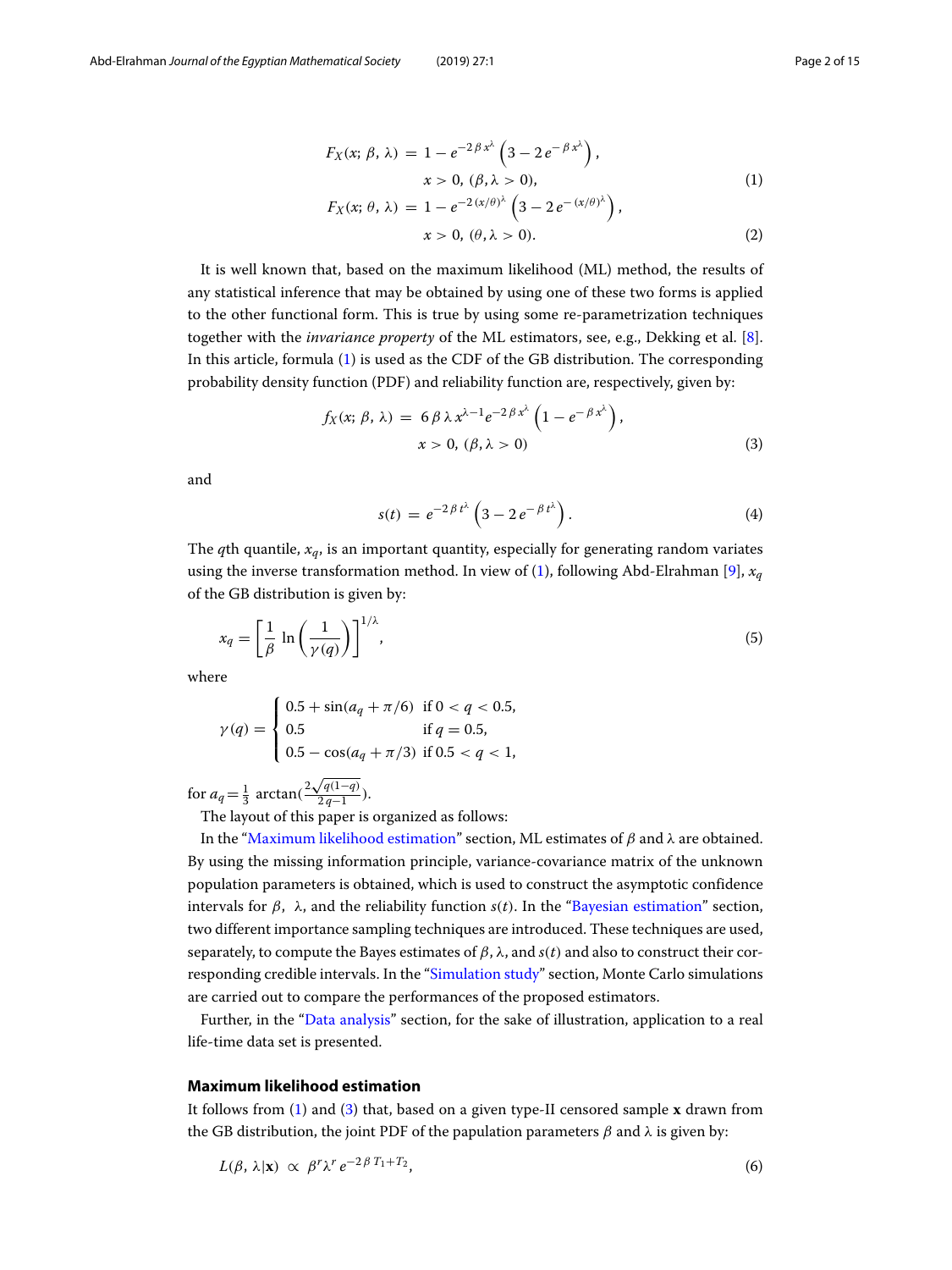where

$$
T_1 = (n-r) x_r^{\lambda} + \sum_{j=1}^r x_j^{\lambda},
$$
  
\n
$$
T_2 = (n-r) \ln \left( 3 - 2 e^{-\beta x_r^{\lambda}} \right) + \lambda \sum_{j=1}^r \ln(x_j) + \sum_{j=1}^r \ln \left( 1 - e^{-\beta x_j^{\lambda}} \right).
$$

## **When** *λ* **is known**

In this case, for fixed  $\lambda$ , say  $\lambda = \lambda^{(0)}$ , let  $\theta = 1/\beta$  and  $y_i = x_i^{\lambda^{(0)}}$ ,  $i = 1, 2, \cdots r$ . Then,  $y_1, \dots, y_r$  is a type-II random sample from  $Bilal(\theta)$  distribution. Abd-Elrahman and Niazi [\[7\]](#page-14-6) established the existence and uniqueness theorem for the maximum likelihood estimate (MLE) of the parameter  $\theta$ , say  $\hat{\theta}_M.$  The MLE for the parameter  $\beta$  is then by  $\hat{\beta}_M\left(\lambda^{(0)}\right)=1/\hat{\theta}_M.$  Clearly,  $\hat{\beta}_M\left(\lambda^{(0)}\right)$  exists and it is unique.

Now, we provide an iterative technique for finding  $\hat{\beta}_M\left(\lambda^{(0)}\right)$  as follows. Let,

$$
W_1 = \frac{\beta x_r^{\lambda^{(0)}} e^{-\beta x_r^{\lambda^{(0)}}}}{3 - 2 e^{-\beta x_r^{\lambda^{(0)}}}}, \qquad W_{2j} = \frac{\beta x_j^{\lambda^{(0)}} e^{-\beta x_j^{\lambda^{(0)}}}}{1 - e^{-\beta x_j^{\lambda^{(0)}}}},
$$
  
\n $j = 1, 2, \dots, r.$  (7)

In view of [\(6\)](#page-1-3) and [\(7\)](#page-2-0), the likelihood equation of  $β$  is then given by:

<span id="page-2-1"></span><span id="page-2-0"></span>
$$
\frac{\partial \ln L(\beta, \lambda^{(0)} | \mathbf{x})}{\partial \beta} = \frac{r + 2(n-r) W_1 + \sum_{j=1}^r W_{2j}}{\beta}
$$

$$
-2 \left( (n-r) \, x_r^{\lambda^{(0)}} + \sum_{j=1}^r x_j^{\lambda^{(0)}} \right).
$$

For  $\nu = 0, 1, 2, \cdots$  , we calculate  $\hat{\beta}_M(\lambda^{(0)})$  by using the following formula:

$$
\hat{\beta}_{M}^{(\nu+1)}\left(\lambda^{(0)}\right) = \frac{r+2\ (n-r)\ W_1 + \sum_{j=1}^{r} W_{2j}}{2\left((n-r)\ x_r^{\lambda} + \sum_{j=1}^{r} x_j^{\lambda}\right)}\Bigg|_{\beta = \hat{\beta}_{M}^{(\nu)}(\lambda^{(0)}), \lambda = \lambda^{(0)}}
$$
\n(8)

iteratively until some level of accuracy is reached.

**Remark 1** *Note that, all of the functions*  $W_1$  *and*  $W_{2j}$ ,  $j = 1, 2, \dots$ , *r*, *which appear* in [\(8\)](#page-2-1), need to have some initial value for β, say  $\hat{\beta}^{(0)}.$  This initial value can be obtained *based on the available type-II censored sample as if it is complete, see Ng et al.* [\[10\]](#page-14-9)*. We use the moment estimator of* β *as a starting point in the iterations* [\(8\)](#page-2-1)*. That is, in view of* [\(3\)](#page-1-2)*,*  $\hat{\beta}^{(0)}$  *is given by* 

<span id="page-2-2"></span>
$$
\hat{\beta}^{(0)} = \frac{5r}{6\sum_{i=1}^{r} x_i^{\lambda^{(0)}}}.
$$
\n(9)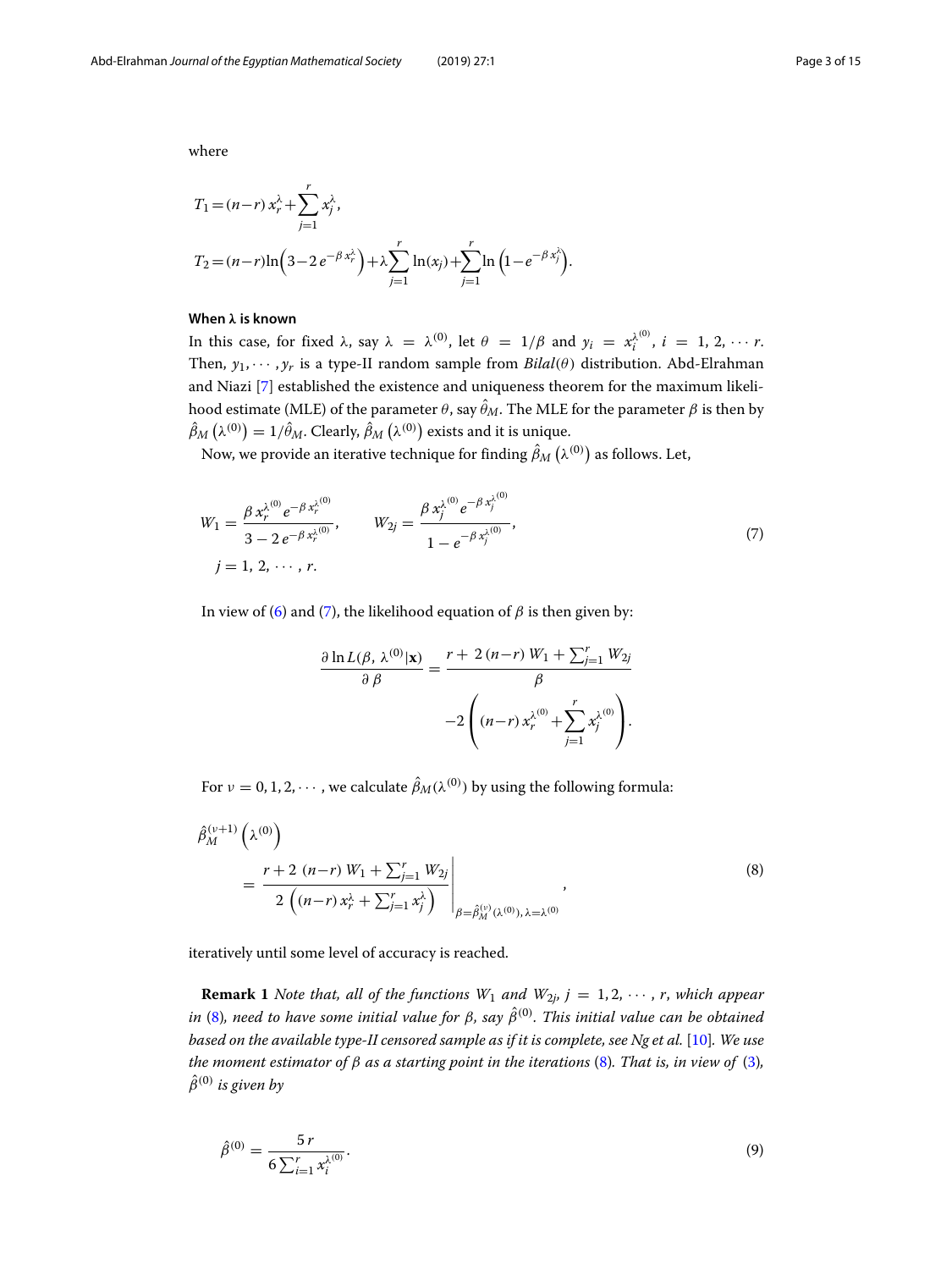#### **When** *β* **is known**

<span id="page-3-2"></span>When  $\beta$  is assumed to be known, say  $\beta^{(0)}$ , it follows from [\(6\)](#page-1-3) that the likelihood equation of  $\lambda$  is given by

<span id="page-3-0"></span>
$$
\frac{\partial \ln L(\beta^{(0)}, \lambda | \mathbf{x})}{\partial \lambda} = \frac{r}{\lambda} - 2 (n-r) \ln(x_r) \left( \beta^{(0)} x_r^{\lambda} - W_1 \right) + \sum_{j=1}^r \ln(x_j) \left( 1 - 2 \beta^{(0)} x_j^{\lambda} + W_{2j} \right), \tag{10}
$$

where *W*<sub>1</sub> and *W*<sub>2*j*</sub>, *j* = 1, 2,  $\cdots$  , *r*, are as given by [\(7\)](#page-2-0) after replacing  $\beta$ ,  $\lambda^{(0)}$  by  $\beta^{(0)}$  and  $\lambda$ , respectively. In order to established the existence and uniqueness of the MLE for  $\lambda$ , the following theorem is needed.

<span id="page-3-4"></span>**Theorem 1** *For a given fixed value of the parameter*  $\beta = \beta^{(0)}$ *, the MLE for the parameter* λ,  $\hat{\lambda}_M\left(\beta^{(0)}\right)$ , exists and it is unique.

*Proof* See [Appendix.](#page-12-0)

<span id="page-3-1"></span> $\Box$ 

The MLE  $\hat{\lambda}_M\left(\beta^{(0)}\right)$  can be iteratively obtained by using Newton's method, i.e.,

$$
\hat{\lambda}_{M}^{(\nu+1)}\left(\beta^{(0)}\right) = \hat{\lambda}_{M}^{(\nu)}\left(\beta^{(0)}\right) - \left\{\frac{\lambda \mathcal{G}_{1}(\beta^{(0)}, \lambda|\mathbf{x})}{\lambda \mathcal{G}_{2}(\beta^{(0)}, \lambda|\mathbf{x}) + \mathcal{G}_{1}\left(\beta^{(0)}, \lambda|\mathbf{x}\right)}\right\}\bigg|_{\lambda = \hat{\lambda}_{M}^{(\nu)}(\beta^{(0)})},\tag{11}
$$

for  $v = 0, 1, 2, \dots$ , where  $G_1(\cdot, \lambda | \mathbf{x})$  is as given by [\(10\)](#page-3-0) and  $G_2(\cdot, \lambda | \mathbf{x})$  is the second derivative of  $\ln L(\cdot, \lambda | \mathbf{x})$  with respect to (w.r.t.)  $\lambda$ , which is given in the ["Appendix"](#page-12-0) section.

 ${\bf Remark\ 2}$  An initial value for  $\lambda$ ,  $\hat\lambda_M^{(0)}$ , can be obtained as follows: (1) Calculate the sam*ple coefficient of variation (CV) based on a given type-II censored sample data as if it is complete. (2) Equating the sample CV with its corresponding CV from the population* would results in an equation of  $\lambda$  only. (3)  $\hat{\lambda}_{M}^{(0)}$  would be the solution of this equation, which *provides a good starting point for* [\(11\)](#page-3-1)*. This technique have been used by, e.g., Kundu and Howlader* [\[11\]](#page-14-10) *and Abd-Elrahman* [\[1\]](#page-14-0)*.*

<span id="page-3-3"></span>Here, the population CV of the GB distribution is given by

$$
\mathcal{C}(\lambda) = \sqrt{\frac{(3^{m_2} - 2^{m_2}) \Gamma (m_2)}{(3^{m_1} - 2^{m_1})^2 (\Gamma (m_1))^2} - 1},
$$
  
\n
$$
m_1 = 1 + \frac{1}{\lambda}, \quad m_2 = 1 + \frac{2}{\lambda}.
$$
\n(12)

#### **When both** *β* **and** *λ* **are unknown**

In this case, first an initial value for λ,  $\hat{\lambda}^{(0)}$ , can be obtained as described in ["When](#page-3-2)  $\beta$  is [known"](#page-3-2) section. Once  $\hat{\lambda}^{(0)}$  is obtained, an initial value for the parameter  $\beta$ ,  $\hat{\beta}^{(0)}$ , can be calculated as the right hand side of [\(9\)](#page-2-2) after replacing  $\lambda^{(0)}$  by  $\hat{\lambda}^{(0)}.$ 

Based on the initials  $\hat{\beta}^{(0)}$  and  $\hat{\lambda}^{(0)}$ , an updated value for  $\beta$ ,  $\hat{\beta}^{(1)}$ , can be obtained by using [\(8\)](#page-2-1). Similarly, based on the pair ( $\hat{\beta}^{(1)}, \hat{\lambda}^{(0)}$ ), an updated value for λ,  $\hat{\lambda}^{(1)}$ , can be obtained by using [\(11\)](#page-3-1), and so on. As a stopping rule, the iterations will be terminated after some value  $s < 1000$  with a level of accuracy,  $\epsilon \leq 1.2 \times 10^{-7}$ , which is defined as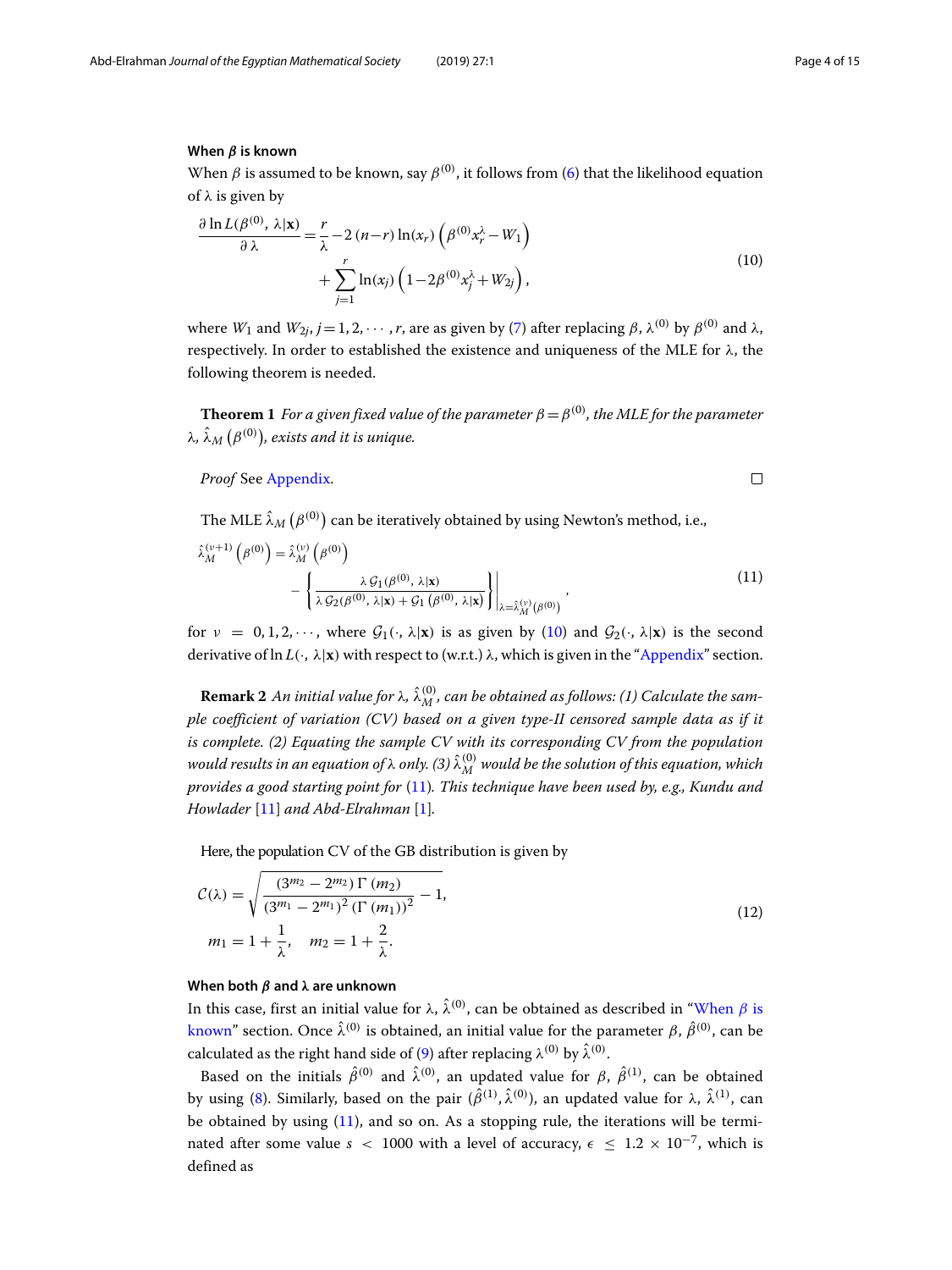$$
\epsilon = \left| \frac{\hat{\beta}^{(s+1)} - \hat{\beta}^{(s)}}{\hat{\beta}^{(s)}} \right| + \left| \frac{\hat{\lambda}^{(s+1)} - \hat{\lambda}^{(s)}}{\hat{\lambda}^{(s)}} \right|.
$$

Hence, the limiting pair of estimates  $\left(\hat{\beta}^{(s)},\hat{\lambda}^{(s)}\right)$  exists and it is unique, which would maxi-mizes the likelihood function [\(6\)](#page-1-3) w.r.t., the unknown population parameters  $β$  and  $λ$ . That is,  $\hat{\beta}_M = \hat{\beta}^{(s)}$  and  $\hat{\lambda}_M = \hat{\lambda}^{(s)}$ .

Substituting the values of  $\beta$  and  $\lambda$  in [\(4\)](#page-1-4) by their MLEs, the MLE for reliability function *s*(*t*) at some value of  $t = t_0$  can then be obtained.

#### **Fisher information matrix (FIM)**

In this section, by using the *missing information principle*, the Fisher information matrix (FIM) about the underlying population parameters based on type-II censoring is provided. Suppose that,  $\mathbf{x} = (x_1, x_2, \ldots, x_r)'$  and  $\mathbf{Y} = (X_{r+1}, X_{r+2}, \ldots, X_n)'$  denote the ordered observed censored and the unobserved ordered data, respectively. The vector **Y** can be thought of as the missing data. Combine **x** and **Y** to form the complete data set **W**. It is easy to show that the amount of information about the unknown parameters  $β$  and  $λ$ , which is provided by **W** is given by:

<span id="page-4-3"></span><span id="page-4-2"></span>
$$
I_{\mathbf{W}}(\beta, \lambda) = \begin{bmatrix} \frac{c_1}{\beta^2} & \frac{c_2 - c_1 \ln(\beta)}{\beta \lambda} \\ \frac{c_2 - c_1 \ln(\beta)}{\beta \lambda} & \frac{c_3 + \ln(\beta) \{c_1 \ln(\beta) - c_4\}}{\lambda^2} \end{bmatrix}
$$
(13)

with  $c_1 = 1.92468$ ,  $c_2 = 0.05606$ ,  $c_3 = 1.79061$ , and  $c_4 = 0.11211$ .

For  $s = r + 1$ ,  $r + 2, \ldots, n$ , the conditional distribution of each  $X_s \in Y$  given  $X_s > x_r$ follows the truncated underlying distribution with left truncation at  $x_r$ , see Ng et al. [\[10\]](#page-14-9). Therefore, in view of [\(1\)](#page-1-0) and [\(3\)](#page-1-2), the PDF of  $X_s \in \mathbf{Y}$  given  $X_s > x_r$  is given by

$$
f(x|X_s > x_r; \beta, \lambda) = \frac{6 \beta e^{-2\beta (x^{\lambda} - x_r^{\lambda})} \left(1 - e^{-\beta x^{\lambda}}\right)}{\left(3 - 2 e^{-\beta x_r^{\lambda}}\right)},
$$
  
\n
$$
x > x_r, (\beta, \lambda > 0).
$$
\n(14)

Hence, the expected ordered unobserved (missing) information matrix  $I_Y(\beta, \lambda)$ , which is related to the vector **Y**, is then given by

<span id="page-4-0"></span>
$$
I_{\mathbf{Y}|\mathbf{x}}(\beta,\lambda) = -(n-r)\mathbb{E}\left[\begin{array}{cc} \frac{\partial^2 \ln[f(x|X_s > x_r;\ \beta,\lambda)]}{\partial \beta^2} & \frac{\partial^2 \ln[f(x|X_s > x_r;\ \beta,\lambda)]}{\partial \beta \partial \lambda} \\ \frac{\partial^2 \ln[f(x|X_s > x_r;\ \beta,\lambda)]}{\partial \lambda \partial \beta} & \frac{\partial^2 \ln[f(x|X_s > x_r;\ \beta,\lambda)]}{\partial \lambda^2} \end{array}\right].\tag{15}
$$

In order to evaluate of the expectations involved in [\(15\)](#page-4-0), calculations for the following expressions are required.

<span id="page-4-1"></span>1) Part 1

$$
I^{(k)}(y) = \int_{y}^{\infty} {\{\ln(t)\}}^{k} G_1(t) dt, \qquad y > 0, \quad k = 0, 1, 2,
$$
 (16)

where

$$
G_1(t) = \frac{t e^{-2t} \left[ t e^{-t} + \left( 1 - e^{-t} \right) \left( 2 - 3 e^{-t} \right) \right]}{1 - e^{-t}}.
$$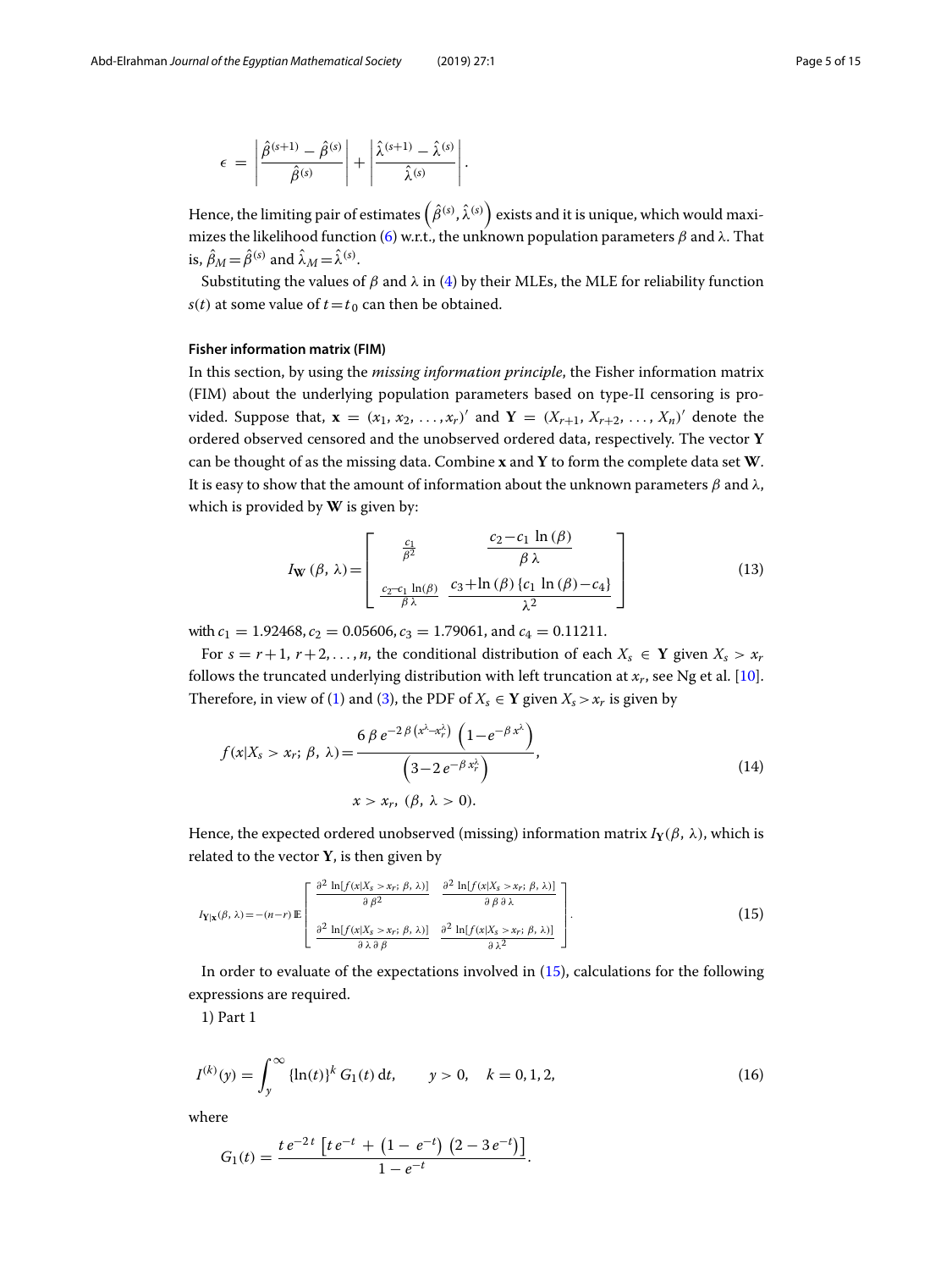Denote  $I_0 = \lim_{y \to 0^+} I^{(0)}(y) = 0.32078$ ,  $I_1 = \lim_{y \to 0^+} I^{(1)}(y) = 0.00934$  and  $I_2 =$  $\lim_{y \to 0^+} I^{(2)}(y) = 0.13177$  . Then, [\(16\)](#page-4-1) can be rewritten as

$$
I^{(k)}(y) = I_k - \int_0^y \{\ln(t)\}^k G_1(t) dt, \qquad y > 0, \quad k = 0, 1, 2.
$$
 (17)

The integrals involved in [\(17\)](#page-5-0) can be calculated by using a simple numerical integration tool, e.g., Simpson's rule.

2) Part 2

<span id="page-5-2"></span><span id="page-5-1"></span><span id="page-5-0"></span>
$$
I^{(3)}(y) = \int_{y}^{\infty} \frac{t^{2} e^{-3t}}{1 - e^{-t}} dt = I_{3} - \int_{0}^{y} \frac{t^{2} e^{-3t}}{1 - e^{-t}} dt, \quad y > 0,
$$
  

$$
= I_{3} - \sum_{j=0}^{\infty} \left\{ \int_{0}^{y} t^{2} e^{-(j+3)t} dt \right\},
$$
  

$$
= e^{-3y} \sum_{j=0}^{\infty} \frac{\left(1 + \left(1 + (3+j) y\right)^{2}\right) e^{-jy}}{\left(3 + j\right)^{3}}, \quad (18)
$$

where  $I_3 = \lim_{y \to 0^+} I^{(3)}(y) = -\frac{9}{4} + 2 \sum_{i=1}^{\infty} i^{-3} = 0.154114$ .

Now, in view of [\(17\)](#page-5-0) and [\(18\)](#page-5-1), it is easy to show that the elements  $I_{ij}$  of  $I_{\text{Y}|\textbf{x}}(\beta, \lambda)$  after division by  $(n−r)$ , *i*, *j* = 1, 2, are given by

$$
I_{11} = \frac{1}{\beta^2} \left\{ 1 + 6 \left( \frac{e^{-y} I^{(3)}(y)}{3 - 2 e^{-y}} - \frac{y^2 e^{-y}}{(3 - 2 e^{-y})^2} \right) \right\}, y = \beta x_r^{\lambda}, \tag{19}
$$

$$
I_{12} = -\frac{6}{\beta \lambda} \left\{ \frac{t_1(x_r) + [I^{(0)}(y) - \ln(\beta) I^{(1)}(y)] e^{2y}}{(3 - 2e^{-y})} \right\} = I_{21},
$$
\n(20)

<span id="page-5-3"></span>
$$
I_{22} = \frac{1}{\lambda^2} \left\{ 1 + \frac{6 \left[ e^{2y} \left[ (\ln(\beta))^2 I^{(0)}(y) - 2 \ln(\beta) I^{(1)}(y) + I^{(2)}(y) \right] - t_2(x_r) \right]}{(3 - 2e^{-y})} \right\},
$$
(21)

where

$$
t_1(x_r) = \frac{\beta x_r^{\lambda} \ln(x_r^{\lambda}) \left[ \left( 1 - e^{-\beta x_r^{\lambda}} \right) \left( 3 - 2 e^{-\beta x_r^{\lambda}} \right) + \beta x_r^{\lambda} e^{-\beta x_r^{\lambda}} \right]}{\left( 3 - 2 e^{-\beta x_r^{\lambda}} \right)}
$$

and

$$
t_2(x_r) = \frac{\beta x_r^{\lambda} (\ln(x_r^{\lambda}))^2 \left[\beta x_r^{\lambda} e^{-\beta x_r^{\lambda}} + \left(1 - e^{-\beta x_r^{\lambda}}\right) \left(3 - 2 e^{-\beta x_r^{\lambda}}\right)\right]}{\left(3 - 2 e^{-\beta x_r^{\lambda}}\right)}.
$$

Note that the elements  $I_{ij}$ ,  $i, j = 1, 2$ , constitute the Fisher information related to each  $X_s$ ,  $s = r + 1$ ,  $r + 2$ ,  $\cdots$ , *n*, where  $X_s$  is distributed as in [\(14\)](#page-4-2). Therefore, in view of [\(19](#page-5-2)[–21\)](#page-5-3), the elements of the FIM about the parameters  $\beta$  and  $\lambda$  related to the complete data set **W** can be obtained as *n* lim<sub>*y*  $\rightarrow$  0<sup>+</sup> *I<sub>ij</sub>*, *i*, *j* = 1, 2, which give as the same results as in [\(13\)](#page-4-3).</sub>

Therefore, the FIM gains about the two unknown parameters  $\beta$  and  $\lambda$  from a given type-II censored sample,  $(x_1, x_2, \cdots x_r)'$ , is then given by

$$
I_{\mathbf{x}}(\beta, \lambda) = I_{\mathbf{W}}(\beta, \lambda) - I_{\mathbf{Y}|\mathbf{x}}(\beta, \lambda).
$$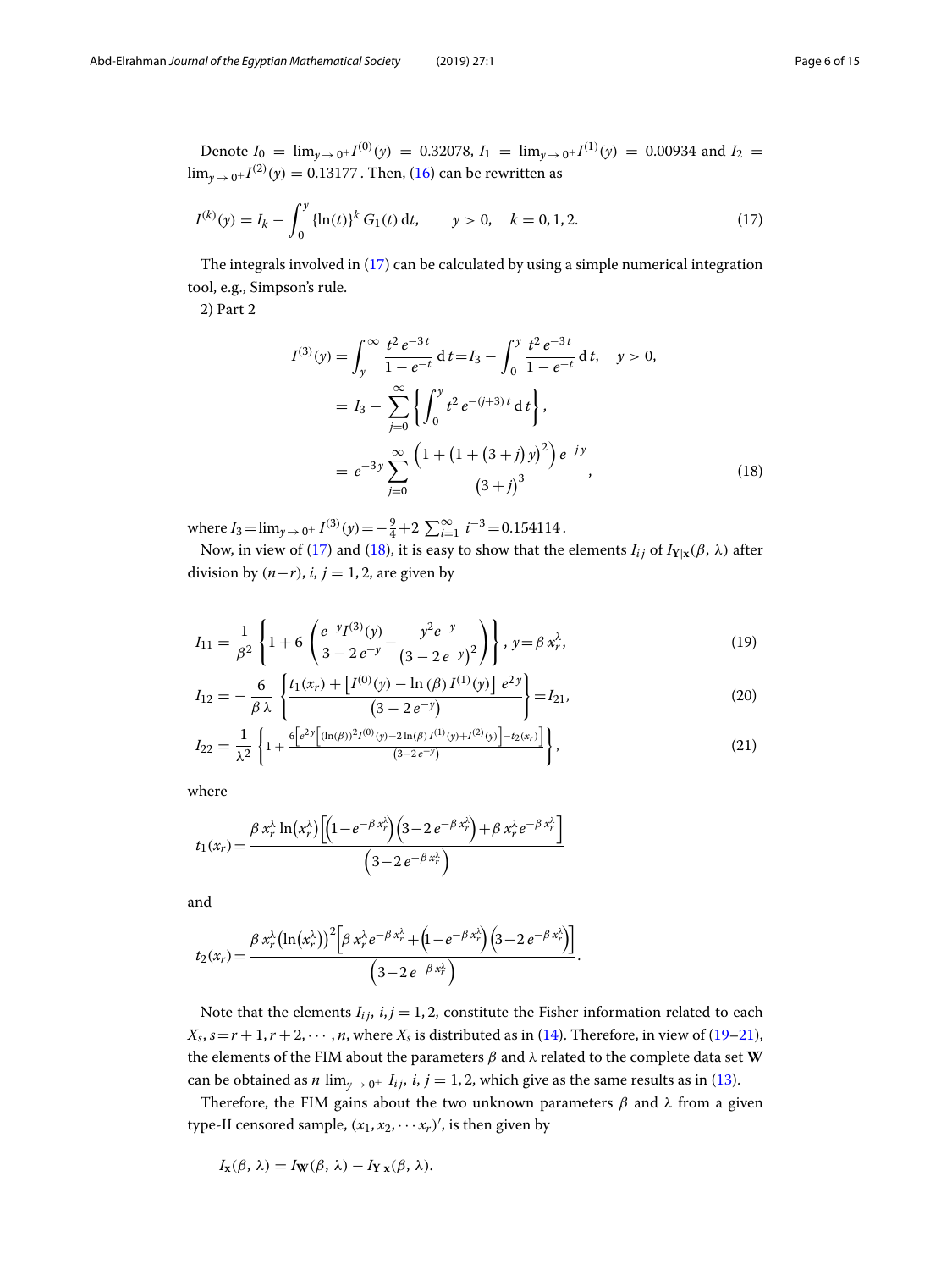#### **Asymptotic variances and covariance**

Once  $I_{\mathbf{x}}(\beta, \lambda)$  is calculated, at  $\beta = \beta_M$  and  $\lambda = \lambda_M$ , the asymptotic variance-covariance matrix of the MLEs of the two unknown parameters  $\beta$  and  $\lambda$  is then given by

$$
\mathbf{Var} - \mathbf{Cov} \left( \hat{\beta}_M, \hat{\lambda}_M \right) = I_{\mathbf{x}}^{-1} \left( \hat{\beta}_M, \hat{\lambda}_M \right) = \begin{bmatrix} \hat{\sigma}_1^2 & \hat{\sigma}_{12} \\ \hat{\sigma}_{21} & \hat{\sigma}_2^2 \end{bmatrix}.
$$

Again, once  $I_{\mathbf{x}}^{-1}\left(\hat{\beta}_M, \hat{\lambda}_M\right)$  is obtained, the asymptotic variance of the reliability function  $s(t_0)$  can then be calculated as the lower bound of the Cramer-Rao inequality of the variance of any unbiased estimator for  $s(t_0)$ . That is,

$$
\text{Var}[s(t_0)] = 36 t_0^{2 \hat{\lambda}_M} e^{-4 \hat{\beta}_M t_0^{\hat{\lambda}_M}} \left[ \hat{\sigma}_2^2 \hat{\beta}_M^2 \left[ \ln(t_0) \right]^2 + \hat{\beta}_M \ln(t_0) \hat{\sigma}_{12} + \hat{\sigma}_1^2 \right] \left[ 1 - e^{-\hat{\beta}_M t_0^{\hat{\lambda}_M}} \right]^2.
$$
\n(22)

Consequently, the asymptotic (1–α) 100 % confidence intervals, ACIs, for  $β<sub>M</sub>$ , λ<sub>*M*</sub>, and  $\widehat{s(t_0)}_M$  are given by

$$
\left[\hat{\beta}_M \mp Z_{\frac{\alpha}{2}} \hat{\sigma}_1\right], \left[\hat{\lambda}_M \mp Z_{\frac{\alpha}{2}} \hat{\sigma}_2\right] \text{ and}
$$
\n
$$
\left[\widehat{s(t_0)_M} \mp Z_{\frac{\alpha}{2}} \sqrt{\text{Var}\left[\widehat{s(t_0)}\right]}\right],
$$
\n(23)

respectively, where  $Z_{\frac{\alpha}{2}}$  is the percentile  $(1-\frac{\alpha}{2})$  of the standard normal distribution.

#### <span id="page-6-0"></span>**Bayesian estimation**

It is assumed that  $\beta$  and  $\lambda$  have two independent gamma priors with the hyper parameters  $a_1 > 0$  and  $b_1 > 0$  for  $\beta$ ; and  $a_2 > 0$  and  $b_2 > 0$  for  $\lambda$ . That is,

<span id="page-6-3"></span><span id="page-6-2"></span><span id="page-6-1"></span>
$$
\pi_1(\beta) \propto \beta^{a_1 - 1} e^{-b_1 \beta} \quad \text{and} \quad \pi_2(\lambda) \propto \lambda^{a_2 - 1} e^{-b_2 \lambda}.
$$
 (24)

Moreover, Jeffrey's priors can be obtained as special cases of [\(24\)](#page-6-1) by substituting  $a_1 = b_1 =$  $a_2 = b_2 = 0.$ 

The hyper parameters can be chosen to suit the prior belief of the experimenter in terms of location and variability of the prior distribution.

Combining [\(6\)](#page-1-3) and [\(24\)](#page-6-1), the joint posterior density function of  $\beta$  and  $\lambda$  is then given by

$$
\pi(\beta, \lambda | \mathbf{x}) \propto \beta^{r+a_1-1} e^{-(b_1+2T_1)\beta} \lambda^{r+a_2-1} e^{-b_2\lambda} e^{T_2}, \tag{25}
$$

where  $T_1$  and  $T_2$  are as given in [\(6\)](#page-1-3). The Bayes estimate of any function  $g(\beta, \lambda)$  under a

squared error loss function (SEL) is given by  
\n
$$
\widehat{g(\beta, \lambda)}_B = \frac{\int_0^\infty \int_0^\infty g(\beta, \lambda) \pi(\beta, \lambda | \mathbf{x}) d\beta d\lambda}{\int_0^\infty \int_0^\infty \pi(\beta, \lambda | \mathbf{x}) d\beta d\lambda}.
$$
\n(26)

The integrals involved in [\(26\)](#page-6-2) are usually not obtainable in closed form, but Lindley's approximation [\[12\]](#page-14-11) may be used to compute such ratio of integrals. It cannot however be used to construct credible intervals. Therefore, following Kundu and Howlader [\[11\]](#page-14-10), we approximate [\(26\)](#page-6-2) by using Gibb's sampling procedure to draw MCMC samples, which can be used to compute the Bayes estimates and also to construct their corresponding credible intervals as suggested by Chen and Shao [\[13\]](#page-14-12). We propose the following two different importance sampling techniques.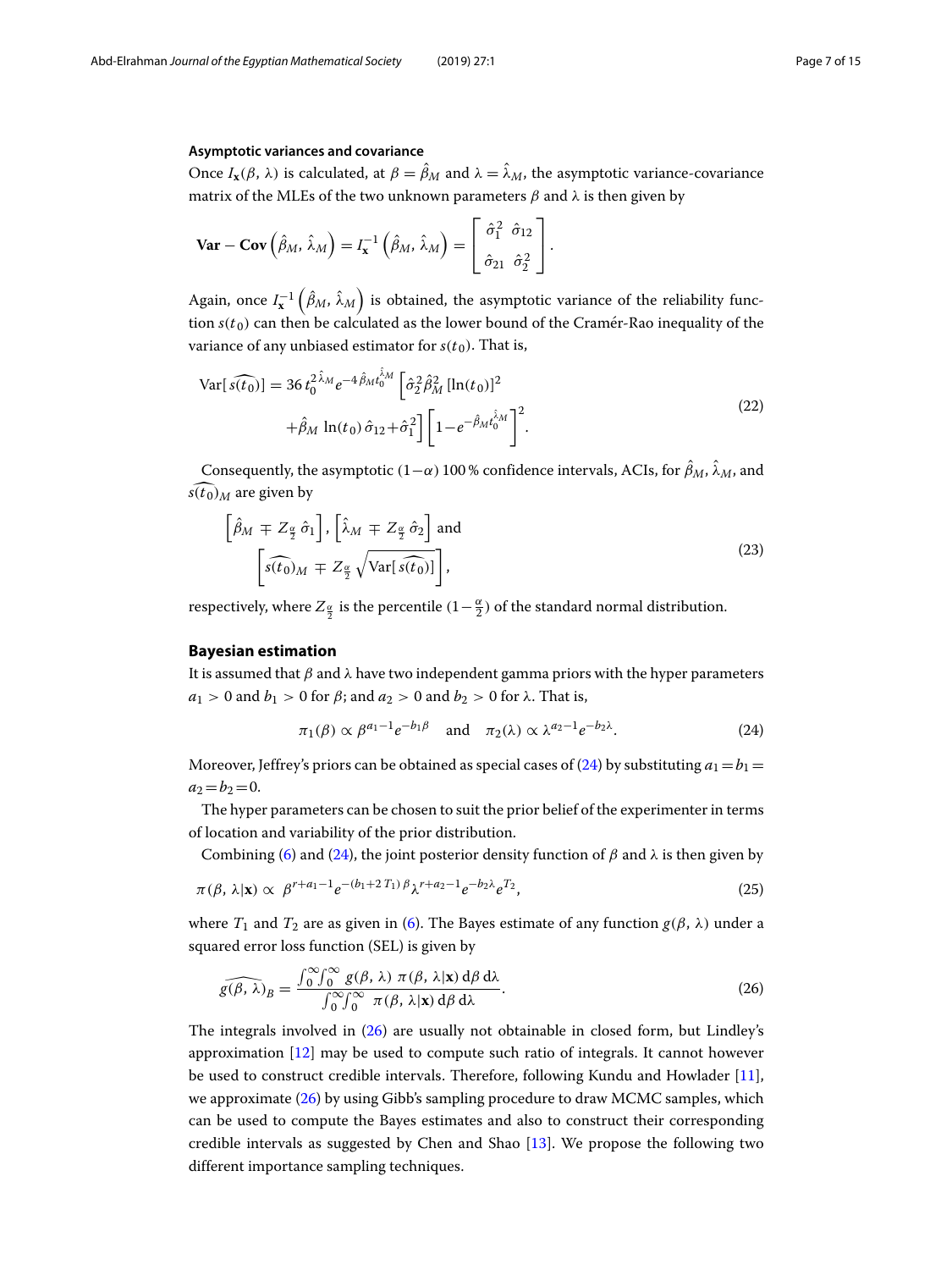#### **First importance sampling technique (IS1)**

The joint posterior density function  $(25)$  can be rewritten as

<span id="page-7-3"></span>
$$
\pi(\beta, \lambda | \mathbf{x}) \propto \pi_1^{\star}(\beta | \lambda, \mathbf{x}) \pi_2^{\star}(\lambda | \mathbf{x}) h_3(\beta, \lambda), \tag{27}
$$

where  $\pi_1^{\star}(\beta | \lambda, \mathbf{x})$  is a gamma density function given by

<span id="page-7-0"></span>
$$
\pi_1^{\star}(\beta|\lambda, \mathbf{x}) \propto \beta^{r+a_1-1} e^{-(b_1+2T_1)\beta}, \tag{28}
$$

 $\pi_2^{\star}(\lambda|\mathbf{x})$  is a proper density function given by

$$
\pi_2^{\star}(\lambda|\mathbf{x}) \propto \frac{\lambda^{r+a_2-1}e^{-b_2\lambda}\prod_{j=1}^r x_j^{\lambda}}{(b_1+2T_1)^{r+a_1}}
$$
\n(29)

<span id="page-7-2"></span>and

$$
h_3(\beta,\lambda) = \left(1 - \frac{2}{3}e^{-\beta X_r^{\lambda}}\right)^{n-r} \prod_{j=1}^r \left(1 - e^{-\beta X_j^{\lambda}}\right). \tag{30}
$$

Now, since  $\pi_1^{\star}(\beta|\lambda, \mathbf{x})$  follows a gamma distribution then, it is quite simple to generate from it. On the other hand, although the function  $\pi_2^{\star}(\lambda | \mathbf{x})$  is a proper density, we can use the method developed by Devroye [\[14\]](#page-14-13) for generating  $\lambda$ . This method requires to ensure that [\(29\)](#page-7-0) has a log-concave density function property. Therefore, the following theorem is needed.

# <span id="page-7-1"></span>**Theorem 2** *The function*  $\pi_2^{\star}(\lambda|\mathbf{x})$ *, given by* [\(29\)](#page-7-0)*, has a log-concave density function.*

Proof. See the ["Appendix"](#page-12-0) section.

Using Theorem [2,](#page-7-1) a simulation-based consistent estimate of  $g(\beta, \lambda)$  can be obtained by using the following algorithm.

#### **Algorithm 1.**

Step 1: Generate  $\lambda$  from  $\pi_2^{\star}(\cdot|\mathbf{x})$ , by using the method developed by Devroye [\[14\]](#page-14-13).

Step 2: Generate  $\beta$  from  $\pi_1^{\star}(\cdot|\lambda, \mathbf{x})$ .

Step 3: Repeat Steps 1 and 2 to obtain  $(\beta_i, \lambda_i)$ ,  $i = 1, 2, \dots, M$ .

Step 4: For *i* = 1, 2,  $\dots$ , *M*, calculate *g<sub>i</sub>* as  $g(\beta_i, \lambda_i)$ ; and  $\omega_i$  as  $\frac{h_3(\beta_i, \lambda_i)}{\sum_{i=1}^M h_3(\beta_i, \lambda_i)}$ , where  $h_3(\beta, \lambda)$  is as given by [\(30\)](#page-7-2).

Step 5: Under a SEL function, an approximate Bayes estimate of  $g(\beta, \lambda)$  and its corresponding estimated variance can be, respectively, obtained as

$$
\hat{g}(\beta, \lambda)_{I_{S1}} = \sum_{i=1}^{M} \omega_i g_i \text{ and}
$$
\n
$$
\hat{V}[g(\beta, \lambda)]_{I_{S1}} = \sum_{i=1}^{M} \omega_i (g_i - \hat{g}(\beta, \lambda)_{I_{S1}})^2.
$$
\n(31)

#### **Second importance sampling technique (IS2)**

In this technique, we will start with another rewriting to the joint posterior density function [\(25\)](#page-6-3) as

$$
\pi(\beta, \lambda | \mathbf{x}) \propto \pi_1^{\star}(\beta | \lambda, \mathbf{x}) \pi_3^{\star}(\lambda | \mathbf{x}) h_4(\beta, \lambda), \tag{32}
$$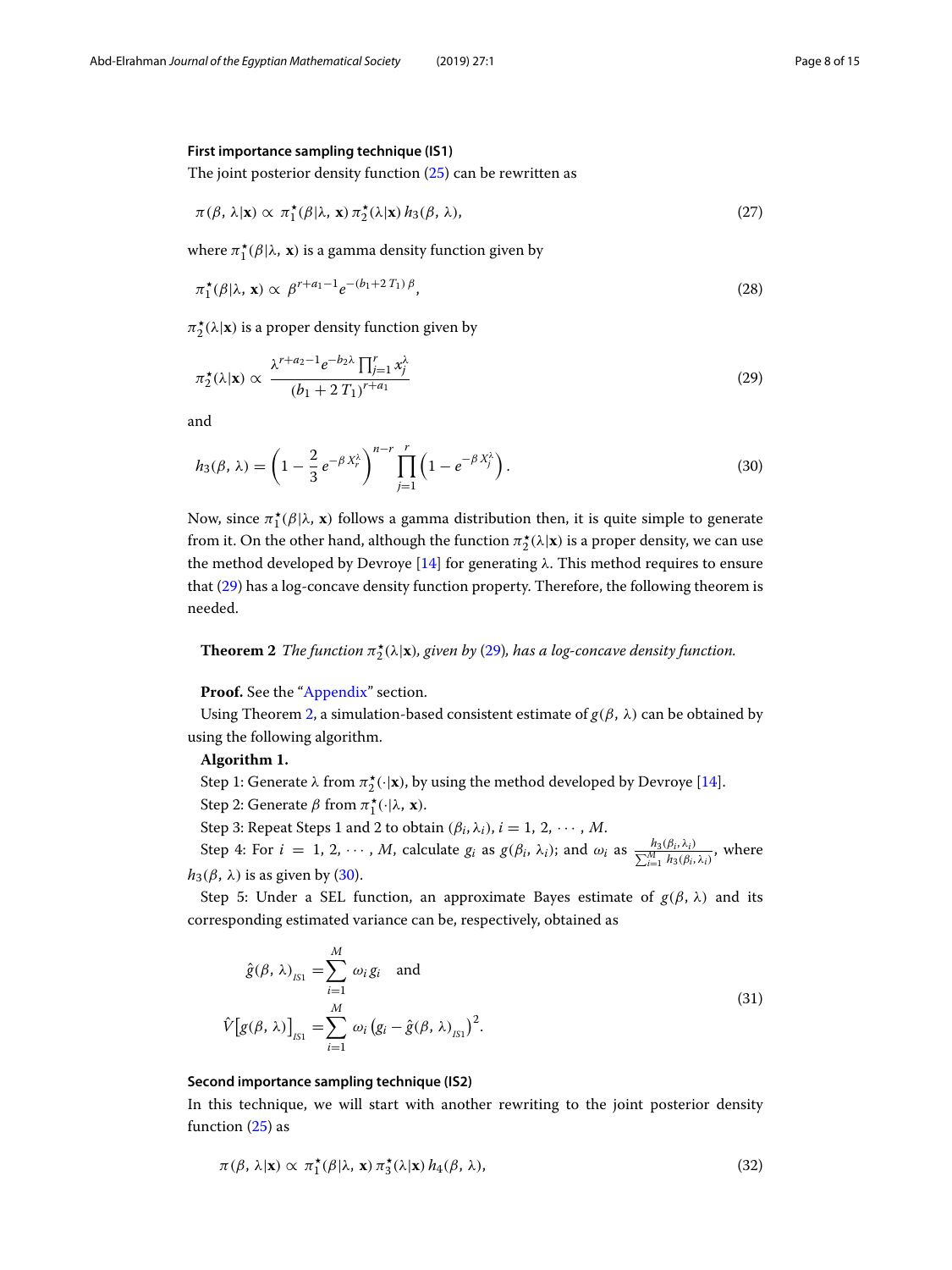where  $\pi_1^{\star}(\beta|\lambda, \mathbf{x})$  is as given by [\(28\)](#page-7-3), while  $\pi_3^{\star}(\lambda|\mathbf{x})$  is a gamma density function given by

$$
\pi_3^{\star}(\lambda|\mathbf{x}) \propto \lambda^{r+a_2-1} \exp\left[-\left(b_2 + \sum_{j=1}^{r-1} \ln\left(\frac{x_r}{x_j}\right)\right)\lambda\right].
$$
\n(33)

This is true, since  $b_2 > 0$  and  $\frac{x_r}{x_j} > 1$ ,  $j = 1, 2, \dots r - 1$ . Therefore,

<span id="page-8-1"></span>
$$
h_4(\beta,\lambda) = \frac{x_r^{r\lambda} \left(1 - \frac{2}{3}e^{-\beta X_r^{\lambda}}\right)^{n-r} \prod_{j=1}^r \left(1 - e^{-\beta X_j^{\lambda}}\right)}{(b_1 + 2 T_1)^{r+a_1}}.
$$
\n(34)

In this technique, since  $\pi_1^{\star}(\beta|\lambda, \mathbf{x})$  and  $\pi_3^{\star}(\lambda, \mathbf{x})$  follow a gamma distribution each, it is quite simple to generate from them. Therefore, it is straight forward that a simulationbased consistent estimate of  $g(\beta, \lambda)$  can be obtained using the following algorithm:

#### **Algorithm 2.**

Step 1: Generate  $\lambda^*$  from  $\pi_3^*(\cdot|\mathbf{x})$ . Step 2: Generate  $\beta^*$  from  $\pi_1^{\star}(\cdot|\lambda^{\star}, \mathbf{x})$ . Step 3: Repeat Steps 1 and 2 to obtain  $(\beta_i^{\star}, \lambda_i^{\star})$ ,  $i = 1, 2, \dots, M$ . Step 4: For  $i = 1, 2, \dots, M$ , calculate  $g_i^{\star}$  as  $g(\beta_i^{\star}, \lambda_i^{\star})$ ; and  $\omega_i^{\star}$  as  $\frac{h_4(\beta_i^{\star}, \lambda_i^{\star})}{\sum_{i=1}^M h_i(\beta_i^{\star}, \lambda_i^{\star})}$  $\frac{M}{\sum_{i=1}^{M} h_4\left(\beta_i^{\star}, \lambda_i^{\star}\right)}$ , where  $h_4(\beta, \lambda)$  is as given by [\(34\)](#page-8-1).

Step 5: In this case, based on a SEL function, the approximate Bayes estimate of  $g(\beta, \lambda)$ and its corresponding estimated variance can be, respectively, obtained as

$$
\hat{g}(\beta, \lambda)_{\scriptscriptstyle{IS2}} = \sum_{i=1}^{M} \omega_i^{\star} g_i^{\star} \quad \text{and}
$$
\n
$$
\hat{V}[g(\beta, \lambda)]_{\scriptscriptstyle{IS2}} = \sum_{i=1}^{M} \omega_i^{\star} (g_i^{\star} - \hat{g}(\beta, \lambda)_{\scriptscriptstyle{IS2}})^2.
$$
\n(35)

By using the idea of Chen and Shao [\[13\]](#page-14-12), based on  $(g_i, \omega_i)$  (or  $(g_i^*, \omega_i^*)$ ),  $i = 1, 2, \dots, M$ , the  $(1 - \alpha)$  100% highest posterior credible interval of *g*(*β*, λ) related to IS1 (or IS2) technique can be easily obtained.

#### <span id="page-8-0"></span>**Simulation study**

This section is devoted to compare the performance of the proposed Bayes estimators with the MLEs, we carry out a simulation study using different sample sizes (*n*), different effective sample sizes (*r*), and for different priors (non-informative and informative). For prior information, we have used non-informative prior, prior 1 with  $a_1 = b_1 = a_2 = b_2 = 0$ , and informative prior, prior 2 with  $a_1 = 2$ ,  $b_1 = 4$ ,  $a_2 = 3$ , and  $b_2 = 4$ .

The IMSL [\[15\]](#page-14-14) routines *DRNUN* and *DRNGAM* are used in the generation of the uniform and gamma random variates, respectively.

In computing the estimates, first we generate  $\beta$  and  $\lambda$  from gamma ( $a_1$ ,  $b_1$ ) and gamma  $(a_2, b_2)$  distributions, respectively. These generated values are  $\beta_0 = 0.5439$  and  $\lambda_0 =$ 0.7468. The corresponding value of the reliability function calculated at  $t_0 = 0.9$  is 0.8299. Second, we generate 5000 samples from the GB distribution with  $\beta = 0.5439$  and  $\lambda = 0.7468$ . For the importance sampling techniques (IS1 and IS2), we set  $M = 15,000$ , when we apply Algorithm 1 or 2. The average estimate of  $\vartheta^*$  and the associated mean squared error (MSEs) are computed, respectively, as: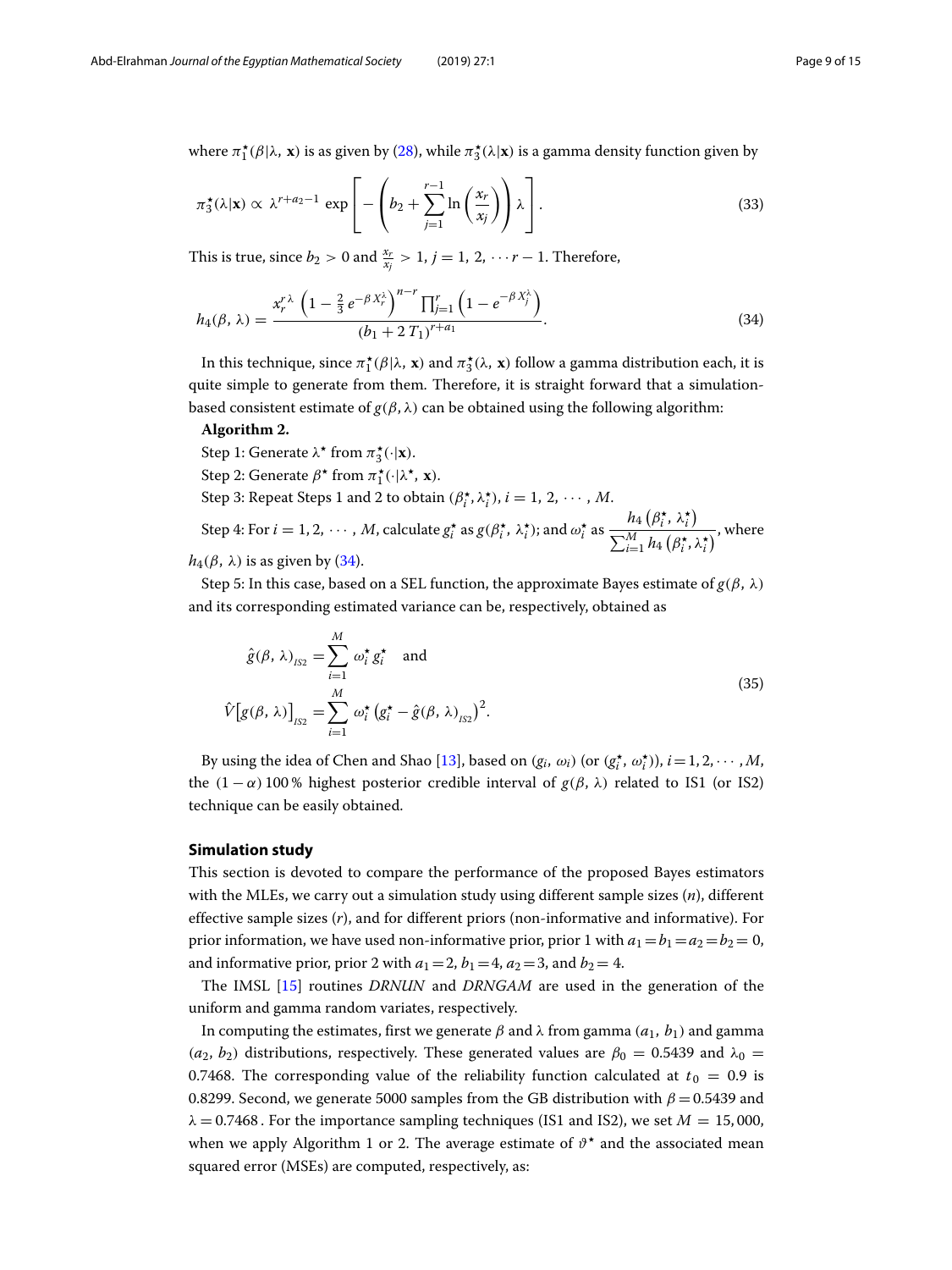Average = 
$$
\frac{1}{5000} \sum_{k=1}^{5000} \vartheta_k^{\star}
$$
, MSE =  $\frac{1}{5000} \sum_{k=1}^{5000} (\vartheta_k^{\star} - \vartheta)^2$ ,

where  $\vartheta_k^{\star}$  stands for an estimator (ML or Bayes) of  $\beta$ , λ, or *s*(0.9), at the *k*th iteration, and  $θ$  stands for  $β_0 = 0.5439$ ,  $λ_0 = 0.7468$ , or  $s(0.9) = 0.8299$ .

The computational results are displayed in Tables [1,](#page-9-1) [2,](#page-10-0) and [3,](#page-10-1) where the first entry in each cell is for the average estimate and the second entry, which is given in parentheses, is for the corresponding MSE. It has been noticed from Tables [1,](#page-9-1) [2,](#page-10-0) and [3,](#page-10-1) that

1) As expected, the MSEs of all estimates (ML or Bayes) decrease as *n* or *r* increases.

2) The Bayes estimators under prior 1 or prior 2 by using IS2 technique are mainly better than the corresponding estimators by using IS1 technique in terms of in terms of average bias and MSE.

3) In all cases, the MSEs of the MLEs are less than the corresponding Bayes estimators under prior 1 by using IS1 technique.

On the other hand, the performances in terms of average bias and the MSE of the Bayes estimators under prior 1 by using IS2 technique and the MLE are very similar. 4) For small and moderate sample or censoring sizes, the Bayes estimators under prior 2 by using IS2 technique clearly outperform the MLEs in terms of average bias and MSE.

5) For large sample or censoring sizes, the performances in terms of average bias and the MSE of the Bayes estimators under prior 2 with IS2 technique and the MLE are very similar.

#### <span id="page-9-0"></span>**Data analysis**

This section concerns with illustration of the methods presented in the ["Maximum](#page-1-5) [likelihood estimation"](#page-1-5) and ["Bayesian estimation"](#page-6-0) sections, where a real data set is

| $\sqrt{n}$ | $\sqrt{n}$ | <b>MLE</b> | Bayes prior 1 |                 | Bayes prior 2 |                 |
|------------|------------|------------|---------------|-----------------|---------------|-----------------|
|            |            |            | IS1           | IS <sub>2</sub> | IS1           | IS <sub>2</sub> |
| 25         | 15         | 0.5535     | 0.5189        | 0.5381          | 0.5274        | 0.5381          |
|            |            | 0.0134     | 0.0144        | 0.0129          | 0.0109        | 0.0101          |
|            | 20         | 0.5432     | 0.5118        | 0.5411          | 0.5216        | 0.5413          |
|            |            | 0.0104     | 0.0122        | 0.0099          | 0.0097        | 0.0083          |
|            | 25         | 0.5405     | 0.5121        | 0.5478          | 0.5200        | 0.5456          |
|            |            | 0.0096     | 0.0115        | 0.0091          | 0.0092        | 0.0077          |
| 30         | 20         | 0.5476     | 0.4971        | 0.5256          | 0.5096        | 0.5291          |
|            |            | 0.0093     | 0.0119        | 0.0097          | 0.0093        | 0.0080          |
|            | 25         | 0.5427     | 0.4945        | 0.5362          | 0.5072        | 0.5362          |
|            |            | 0.0083     | 0.0112        | 0.0082          | 0.0088        | 0.0072          |
|            | 30         | 0.5412     | 0.4955        | 0.5412          | 0.5069        | 0.5397          |
|            |            | 0.0079     | 0.0108        | 0.0075          | 0.0087        | 0.0067          |
| 40         | 30         | 0.5447     | 0.4647        | 0.5117          | 0.4784        | 0.5149          |
|            |            | 0.0060     | 0.0125        | 0.0071          | 0.0098        | 0.0063          |
|            | 35         | 0.5428     | 0.4647        | 0.5236          | 0.4764        | 0.5250          |
|            |            | 0.0057     | 0.0121        | 0.0060          | 0.0097        | 0.0055          |
|            | 40         | 0.5421     | 0.4656        | 0.5294          | 0.4775        | 0.5279          |
|            |            | 0.0056     | 0.0116        | 0.0056          | 0.0095        | 0.0051          |

<span id="page-9-1"></span>**Table 1** Average estimates of  $\beta$  and the associated MSEs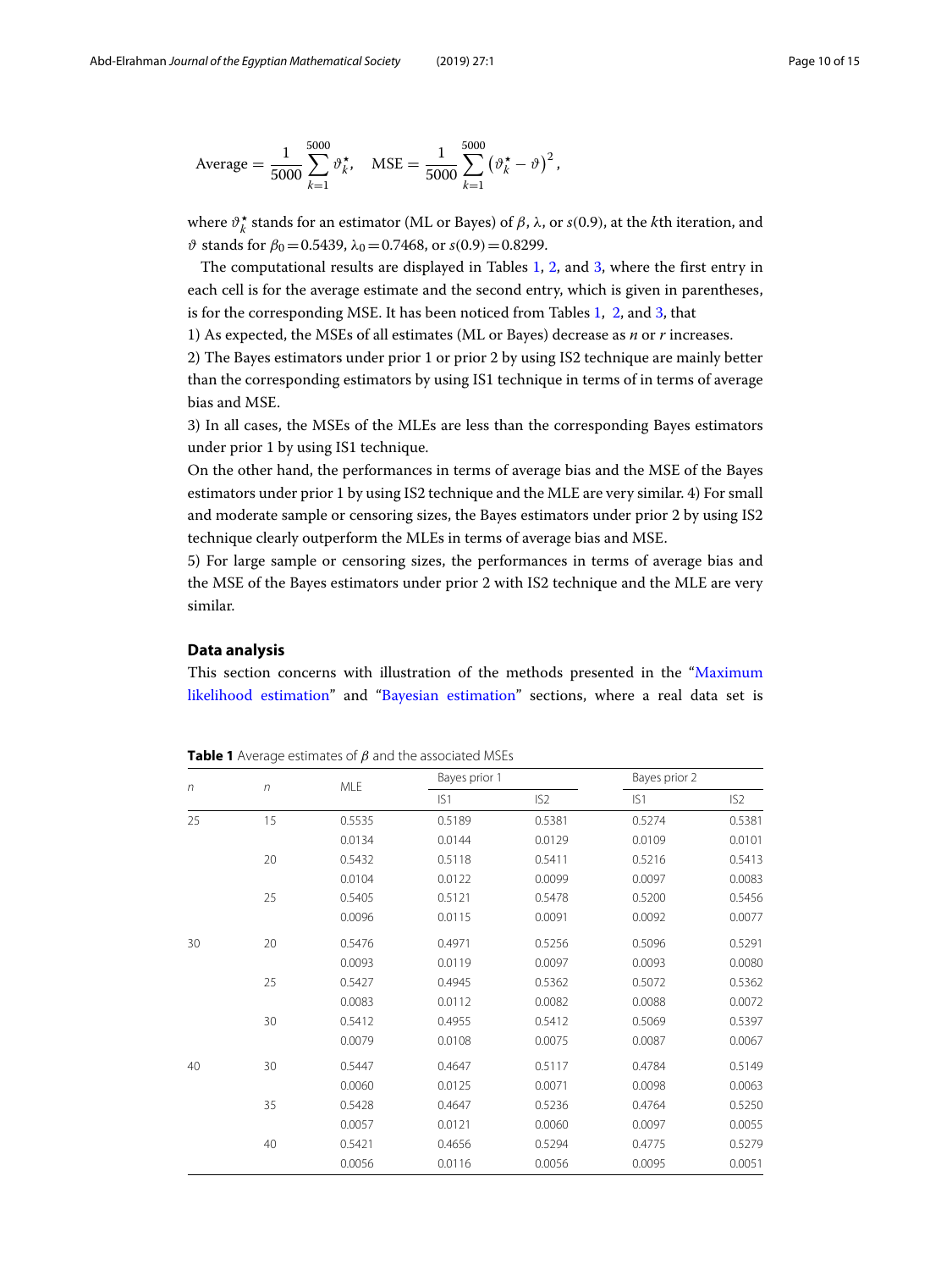<span id="page-10-0"></span>

| $\sqrt{n}$ | $\sqrt{n}$ | <b>MLE</b> | Bayes prior 1 |                 | Bayes prior 2 |                 |
|------------|------------|------------|---------------|-----------------|---------------|-----------------|
|            |            |            | IS1           | IS <sub>2</sub> | IS1           | IS <sub>2</sub> |
| 25         | 15         | 0.8355     | 0.8570        | 0.8167          | 0.8264        | 0.8006          |
|            |            | 0.0499     | 0.0597        | 0.0465          | 0.0363        | 0.0300          |
|            | 20         | 0.8049     | 0.8248        | 0.7794          | 0.8063        | 0.7736          |
|            |            | 0.0274     | 0.0339        | 0.0236          | 0.0234        | 0.0180          |
|            | 25         | 0.7889     | 0.8056        | 0.7431          | 0.7943        | 0.7456          |
|            |            | 0.0172     | 0.0216        | 0.0147          | 0.0159        | 0.0122          |
| 30         | 20         | 0.8095     | 0.8477        | 0.7976          | 0.8223        | 0.7875          |
|            |            | 0.0306     | 0.0437        | 0.0298          | 0.0291        | 0.0222          |
|            | 25         | 0.7928     | 0.8278        | 0.7707          | 0.8093        | 0.7684          |
|            |            | 0.0204     | 0.0290        | 0.0183          | 0.0210        | 0.0148          |
|            | 30         | 0.7817     | 0.8123        | 0.7306          | 0.7995        | 0.7344          |
|            |            | 0.0136     | 0.0201        | 0.0128          | 0.0153        | 0.0109          |
| 40         | 30         | 0.7857     | 0.8543        | 0.7774          | 0.8318        | 0.7738          |
|            |            | 0.0165     | 0.0335        | 0.0174          | 0.0242        | 0.0143          |
|            | 35         | 0.7782     | 0.8400        | 0.7588          | 0.8248        | 0.7589          |
|            |            | 0.0128     | 0.0257        | 0.0125          | 0.0197        | 0.0107          |
|            | 40         | 0.7720     | 0.8272        | 0.7036          | 0.8151        | 0.7089          |
|            |            | 0.0094     | 0.0185        | 0.0117          | 0.0151        | 0.0102          |

**Table 2** Average estimates of λ and the associated MSEs

considered. This data set is from Hinkley [\[16\]](#page-14-15) and consists of thirty successive values of March precipitation in Minneapolis/St. Paul. The data set points are in inches as follows: 0.32, 0.47, 0.52, 0.59, 0.77, 0.81, 0.81, 0.9, 0.96, 1.18, 1.20, 1.20, 1.31, 1.35, 1.43, 1.51, 1.62, 1.74, 1.87, 1.89, 1.95, 2.05, 2.10, 2.20, 2.48, 2.81, 3.0, 3.09, 3.37, 4.75 .

This data is used by Barreto-Souza and Cribari-Neto [\[17\]](#page-14-16) in fitting the generalized exponential-Poisson distribution (GEP), and by Abd-Elrahman [\[1,](#page-14-0) [9\]](#page-14-8) in fitting the Bilal

| $\sqrt{n}$ | $\sqrt{n}$ | MLE    | Bayes prior 1 |                 | Bayes prior 2 |                 |
|------------|------------|--------|---------------|-----------------|---------------|-----------------|
|            |            |        | IS1           | IS <sub>2</sub> | IS1           | IS <sub>2</sub> |
| 25         | 15         | 0.8284 | 0.8570        | 0.8403          | 0.8487        | 0.8393          |
|            |            | 0.0079 | 0.0088        | 0.0075          | 0.0067        | 0.0060          |
|            | 20         | 0.8344 | 0.8601        | 0.8355          | 0.8517        | 0.8350          |
|            |            | 0.0067 | 0.0080        | 0.0062          | 0.0063        | 0.0052          |
|            | 25         | 0.8357 | 0.8590        | 0.8287          | 0.8523        | 0.8304          |
|            |            | 0.0064 | 0.0077        | 0.0058          | 0.0061        | 0.0049          |
| 30         | 20         | 0.8310 | 0.8727        | 0.8482          | 0.8618        | 0.8449          |
|            |            | 0.0059 | 0.0080        | 0.0062          | 0.0062        | 0.0051          |
|            | 25         | 0.8339 | 0.8736        | 0.8385          | 0.8629        | 0.8384          |
|            |            | 0.0055 | 0.0077        | 0.0053          | 0.0060        | 0.0046          |
|            | 30         | 0.8346 | 0.8722        | 0.8328          | 0.8627        | 0.8342          |
|            |            | 0.0053 | 0.0075        | 0.0049          | 0.0059        | 0.0044          |
| 40         | 30         | 0.8318 | 0.8985        | 0.8577          | 0.8866        | 0.8550          |
|            |            | 0.0040 | 0.0089        | 0.0048          | 0.0069        | 0.0043          |
|            | 35         | 0.8329 | 0.8978        | 0.8474          | 0.8879        | 0.8464          |
|            |            | 0.0038 | 0.0086        | 0.0041          | 0.0068        | 0.0037          |
|            | 40         | 0.8331 | 0.8966        | 0.8405          | 0.8866        | 0.8419          |
|            |            | 0.0038 | 0.0082        | 0.0038          | 0.0067        | 0.0034          |

<span id="page-10-1"></span>**Table 3** Average estimates of s(0.9) and the associated MSEs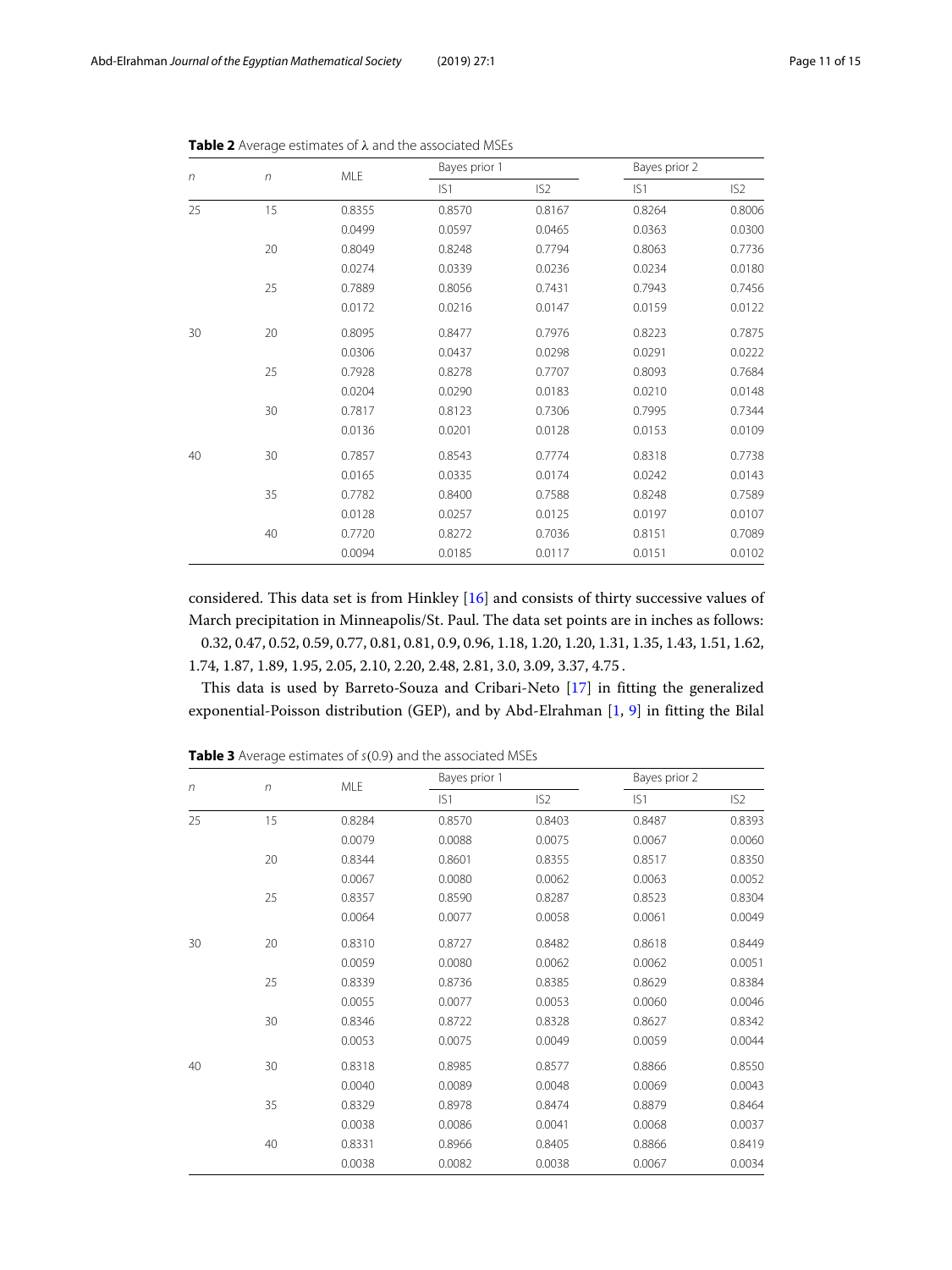and GB distributions. For the complete sample case, the MLEs of  $\beta$  and  $\lambda$ , respectively, are 0.4168 and 1.2486, which are obtained as described in the ["Maximum likelihood](#page-1-5) [estimation"](#page-1-5) section with  $r = n$ . The negative of the log likelihood, Kolmogorov-Smirnov (K-S) test statistics and its corresponding *p* value related to these MLEs are 38.1763, 0.0532, and 1.0, respectively. Based on this *p* value, it is clear that the GB distribution is found to fit the data very well. These results agree with the results in Abd-Elrahman [\[1\]](#page-14-0), where in [\(2\)](#page-1-0) the MLEs of  $\theta$  and  $\lambda$  are equal to 0.4168<sup>-1/1.2486</sup> = 2.016 and 1.2486, respectively.

If only the first 20 data points are observed, the corresponding sample mean and CV of this 20 observed sample points are 1.1225 and 0.4206, respectively. Equating the right hand side of [\(12\)](#page-3-3) by 0.4206 and solving for  $\lambda$  would results in the unique solution  $\lambda_0 = 1.7385$ . Based on this value of  $\lambda$ , it follows from [\(9\)](#page-2-2) that  $\beta_0$  is calculated as 0.6147. The iterative scheme, which is described in the ["Maximum likelihood estimation"](#page-1-1) section, starts with the initials  $\lambda_{(0)} = 1.7385$  and  $\beta_{(0)} = 0.6147$ . The estimates of  $\beta$  and  $\lambda$ , converge to  $\hat{\beta}_M = 0.41417$  and  $\hat{\lambda}_M = 1.29926$  with a level of accuracy less than  $1.2 \times 10^{-10}$  of the absolute relative errors. From these data, we have

,

.

$$
I_{\mathbf{W}}(\hat{\beta}_M, \hat{\lambda}_M) = \begin{pmatrix} 336.6004 & 97.7070 \\ 97.7070 & 60.1551 \end{pmatrix}
$$

$$
I_{\mathbf{Y}}(\hat{\beta}_M, \hat{\lambda}_M) = \begin{pmatrix} 81.7323 & 53.5040 \\ 53.5040 & 35.9570 \end{pmatrix}.
$$

Hence,

$$
I_{\mathbf{x}}(\hat{\beta}_M, \hat{\lambda}_M) = \begin{pmatrix} 254.86812 & 44.20293 \\ 44.20293 & 24.19810 \end{pmatrix}
$$

Therefore, the estimated variance-covariance matrix of  $\beta_M$  and  $\,\lambda_M$  is

$$
I_{\mathbf{x}}^{-1}(\hat{\beta}_M, \hat{\lambda}_M) = \begin{pmatrix} 0.00574 & -0.01049 \\ -0.01049 & 0.06049 \end{pmatrix}
$$

Therefore, the standard errors of the MLEs of  $\beta$  and  $\lambda$  are 0.07576 and 0.24595, respectively.

.

The MLE of *s*(0.9) and its corresponding asymptotic standard error are 0.78002 and 0.06340, respectively. The 99 % ACIs for β, λ, and *s*(0.9) are (0.21897, 0.60938), (0.66575, 1.93278), and (0.61672, 0.94331), respectively.

On the other hand, the simulation study given in the ["Simulation study"](#page-8-0) section shows that, the Bayes estimators by using IS2 technique is better than the corresponding estimators obtained by using IS1 technique in terms of average bias and MSE. Therefore, under non-informative prior, we compute Bayes estimate by generating an importance sample of size *M*=15, 000 with their corresponding importance weights according to Algorithm 2. The Bayes estimates of  $β$ ,  $λ$ , and  $s(0.9)$ , and their corresponding standard errors (given in parentheses), respectively, are  $\hat{\beta}_{IS2} = 0.39034$  (0.04907),  $\lambda_{IS2} = 1.34910$  (0.19207), and *s*(0.9)<sub>*IS*2</sub> = 0.79899 (0.03866). The 99 % credible intervals for  $\beta$ , λ, and *s*(0.9) are (0.24320, 0.43781), (0.85632, 1.92996), and (0.73657, 0.91060), respectively.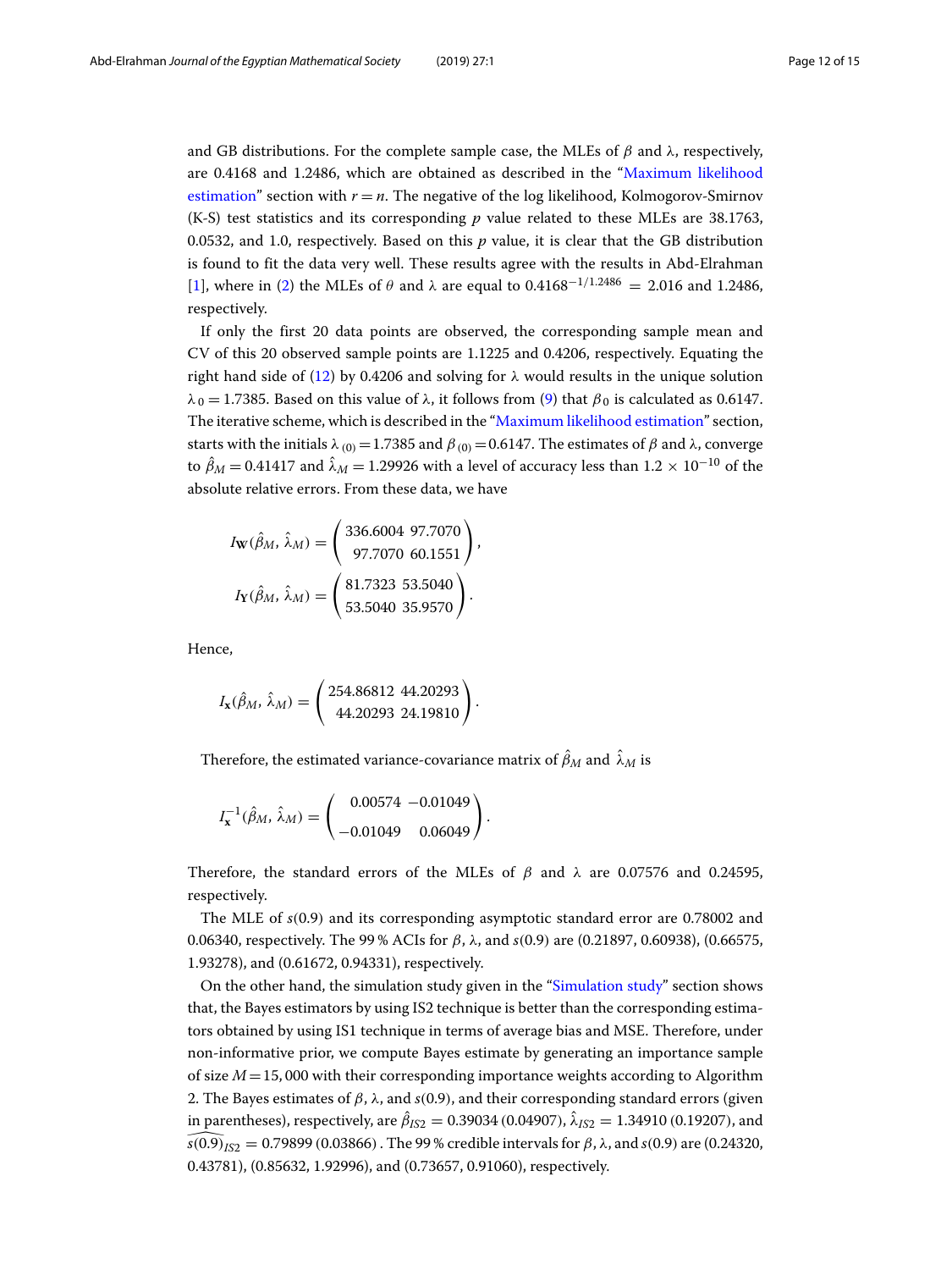#### **Concluding remarks**

(1) In this article, the ML and Bayes estimation of the parameters as well as the reliability function of the GB distribution based on a given type-II censored sample are obtained. (2) The existence and uniqueness theorem for the ML estimator of the population parameter  $\lambda$ , when  $\beta$  is assumed to be known, is established. An iterative procedure for finding the ML estimators of the two unknown population parameters is also provided. The elements of the FIM are obtained, and they have been used in turn for calculating the asymptotic confidence intervals of  $λ$ ,  $β$ , and the reliability function.

(3) Two different importance sampling techniques have been proposed, which can be used for further Bayesian studies.

#### **Appendix**

#### <span id="page-12-0"></span>**Proof of Theorem [1](#page-3-4)**

It follows from [\(10\)](#page-3-0) that the second of  $\ln L(\beta, \lambda|\mathbf{x})$  w.r.t  $\lambda$  is given by

$$
\mathcal{G}_2(\beta, \lambda | \mathbf{x}) = -\frac{r}{\lambda^2} - \frac{6 (n-r)z f_1(z) (\ln (x_r))^2}{(3 e^z - 2)^2} - \sum_{j=1}^r \frac{y_j f_2(y_j) (\ln (x_j))^2}{(e^{y_j} - 1)^2},
$$
\n(36)

where  $z = \beta x_r^{\lambda} f_1(z) = e^z [z + e^z (1 - e^{-z}) (3 - 2 e^{-z})]$ ,  $y_j = \beta x_j^{\lambda}$ ,  $j = 1, 2, \dots$ , r, and  $f_2(y_j) =$  $2 e^{2 y_j}-5 e^{y_j}+3+y_i e^{y_j}$ .

Now, in order to prove that  $\mathcal{G}_2(\beta, \lambda | \mathbf{x}) < 0$ ,

it is sufficient to show that  $f_1(z) > 0$  and  $f_2(y_i) > 0$ . It is clear that  $f_1(z) > 0$ . On the other hand, by expanding the exponential functions involved in  $f_2(y_j)$  about  $z = 0$ ,  $f_2(y_j)$ can be rewritten as

$$
f_2(y_j) = y_j^2 + \sum_{k=2}^{\infty} \frac{y_j^k (2^{k+1} - 5 + y_j)}{k!} > 0.
$$

Therefore,  $\frac{\partial^2 \ln L(\beta, \lambda | \mathbf{x})}{\partial \lambda^2} < 0$ . This implies that the ML estimate,  $\hat{\lambda}_M$ , for  $\lambda$  is unique. To insure that  $\hat{\lambda}_M^{\hat{\mu}}$  exists, following Balakrishnan et al. [\[18\]](#page-14-17), we rewrite [\(10\)](#page-3-0) as  $h_1(\lambda) =$  $h_2(\lambda)$ , where  $h_1(\lambda) = r/\lambda$  and

$$
h_2(\lambda) = -2 (n-r) \ln (x_r) (\beta x_r^{\lambda} - W_1) + \sum_{j=1}^r \ln (x_j) (1 + W_{2j} - 2 \beta x_j^{\lambda}),
$$

where  $W_1$  and  $W_{2i}$ ,  $j = 1, 2, \dots$ , r, are as given in [\(10\)](#page-3-0).

Note that,

$$
\ell_1 = \lim_{\lambda \to 0^+} h_2(\lambda) = 2 (n-r) [\beta - \eta_1(\beta)] \ln (x_r)
$$

$$
- \sum_{j=1}^r \ln (x_j) [1 - 2\beta + \eta_2(\beta)],
$$

$$
\ell_2 = \lim_{\lambda \to \infty} h_2(\lambda) = \left(\ell_\infty + \sum_{i=1}^r \ell_{2i}\right) > 0,
$$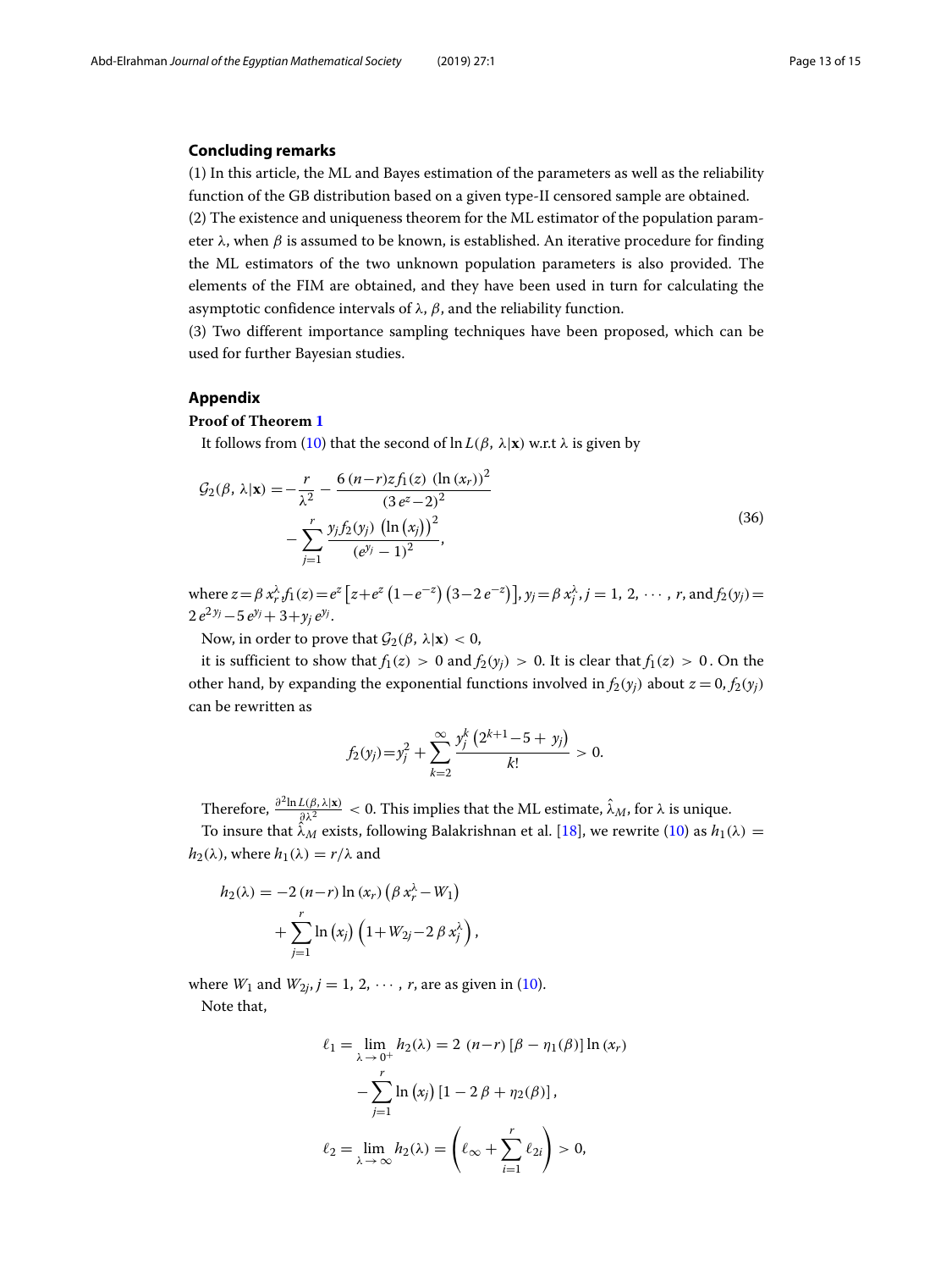where 
$$
\eta_1(\beta) = \frac{\beta}{3 e^{\beta} - 2}
$$
,  $\eta_2(\beta) = \frac{\beta}{e^{\beta} - 1}$ ,  
\n
$$
\ell_{\infty} = \begin{cases}\n0 & \text{if } 0 < x_r \le 1, \\
\infty & \text{if } x_r > 1.\n\end{cases}, \quad \ell_{2i} = \begin{cases}\n2 \ln \left(\frac{1}{x_i}\right) & \text{if } 0 < x_i \le 1, \\
\infty & \text{if } x_i > 1.\n\end{cases}
$$

Furthermore, it follows from (A1), that

$$
\frac{\partial h_2(\lambda)}{\partial \lambda} = \frac{6 (n-r) \beta x_r^{\lambda} f_1 \left(\beta x_r^{\lambda}\right) (\ln (x_r))^2}{\left(3 e^{\beta x_r^{\lambda}} - 2\right)^2} + \sum_{j=1}^r \frac{\beta x_j^{\lambda} f_2 \left(\beta x_j^{\lambda}\right) (\ln (x_j))^2}{\left(e^{\beta x_j^{\lambda}} - 1\right)^2} > 0,
$$

which implies that  $\ell_1 < \ell_2$ . Therefore,  $h_2(\lambda)$  is an increasing function of  $\lambda$ . But  $h_1(\lambda)$  is a positive strictly decreasing function with right limit  $+\infty$  at 0. This insures that  $h_1(\lambda)$  =  $h_2(\lambda)$  holds exactly once at some value  $\lambda = \lambda^{\diamond}$ . Hence, the theorem is proved.

### **Proof of Theorem [2](#page-7-1)**

It follows from [\(29\)](#page-7-0) that, the second derivative of the logarithm base  $e$  of  $\pi_2^{\star}(\lambda|\mathbf{x})$  w.r.t.  $\lambda$  is given by

$$
\frac{d^2 \ln \left\{ \pi_2^{\star}(\lambda | \mathbf{x}) \right\}}{d \lambda^2} = -\frac{r + a_2 - 1}{\lambda^2} - (r + a_1) \frac{\partial^2 \ln \left\{ \xi(\lambda) \right\}}{\partial \lambda^2},
$$

where  $\xi(\lambda) = \frac{b_1}{2} + (n-r) x_r^{\lambda} + \sum_{j=1}^r x_j^{\lambda}$ . In order to show that  $\frac{d^2 \ln\{\pi_2^{\star}(\lambda|x)\}}{d\lambda^2} < 0$ , it is sufficient to show that  $\xi_1 = \xi''(\lambda)\xi(\lambda) - \left\{\xi'(\lambda)\right\}^2 > 0$ . This is true, because

$$
\xi_{1} = \left(\frac{b_{1}}{2} + (n-r)x_{r}^{\lambda} + \sum_{j=1}^{r} x_{j}^{\lambda}\right) \left((n-r)x_{r}^{\lambda} (\ln(x_{r}))^{2} + \sum_{j=1}^{r} x_{j}^{\lambda} (\ln(x_{j}))^{2}\right)
$$

$$
- \left((n-r)x_{r}^{\lambda} \ln(x_{r}) + \sum_{j=1}^{r} x_{j}^{\lambda} \ln(x_{j})\right)^{2},
$$

$$
= \frac{b_{1}}{2} \left((n-r)x_{r}^{\lambda} (\ln(x_{r}))^{2} + \sum_{j=1}^{r} x_{j}^{\lambda} (\ln(x_{j}))^{2}\right) + (n-r)x_{r}^{\lambda} \sum_{j=1}^{r} x_{j}^{\lambda} (\ln\left(\frac{x_{j}}{x_{r}}\right))^{2}
$$

$$
+ \sum_{j=1}^{r} \left(\sum_{k=j+1}^{r} x_{k}^{\lambda} x_{j}^{\lambda} (\ln(x_{k}) - \ln(x_{j}))^{2}\right) > 0.
$$

Hence, the theorem is proved.

#### **Abbreviations**

CDF: Cumulative distribution function; CV: Coefficient of variation; FIM: Fisher information matrix; GB: The generalized Bilal; GEP: The generalized exponential-Poisson distribution; IMSL: International Mathematical and Statistical Library; IS1: First importance sampling technique; IS2: Second importance sampling technique; K-S: Kolmogorov-Smirnov test statistic; MCMC: Markov Chain Monte Carlo; ML: Maximum likelihood; MLE: The maximum likelihood estimate; MSE: Mean squared error; PDF: Probability density function; SEL: Squared error loss function

#### **Acknowledgements**

The author would like to express my sincere thanks to to the editors and the referees for their helpful comments, which improved the current presentation of this article. On the other hand, the author contributed this article in the: "International Conference on Mathematics, Trends and Development (ICMTD17), The Egyptian Mathematical Society, 28 – 30 DEC. 2017, Cairo, Egypt". Its ID number is: STA - 12.

#### **Funding**

The author declares that he had no funding.

#### **Authors' contributions**

The author read and approved the final manuscript.

#### **Competing interests**

The author declares that he have no competing interests.